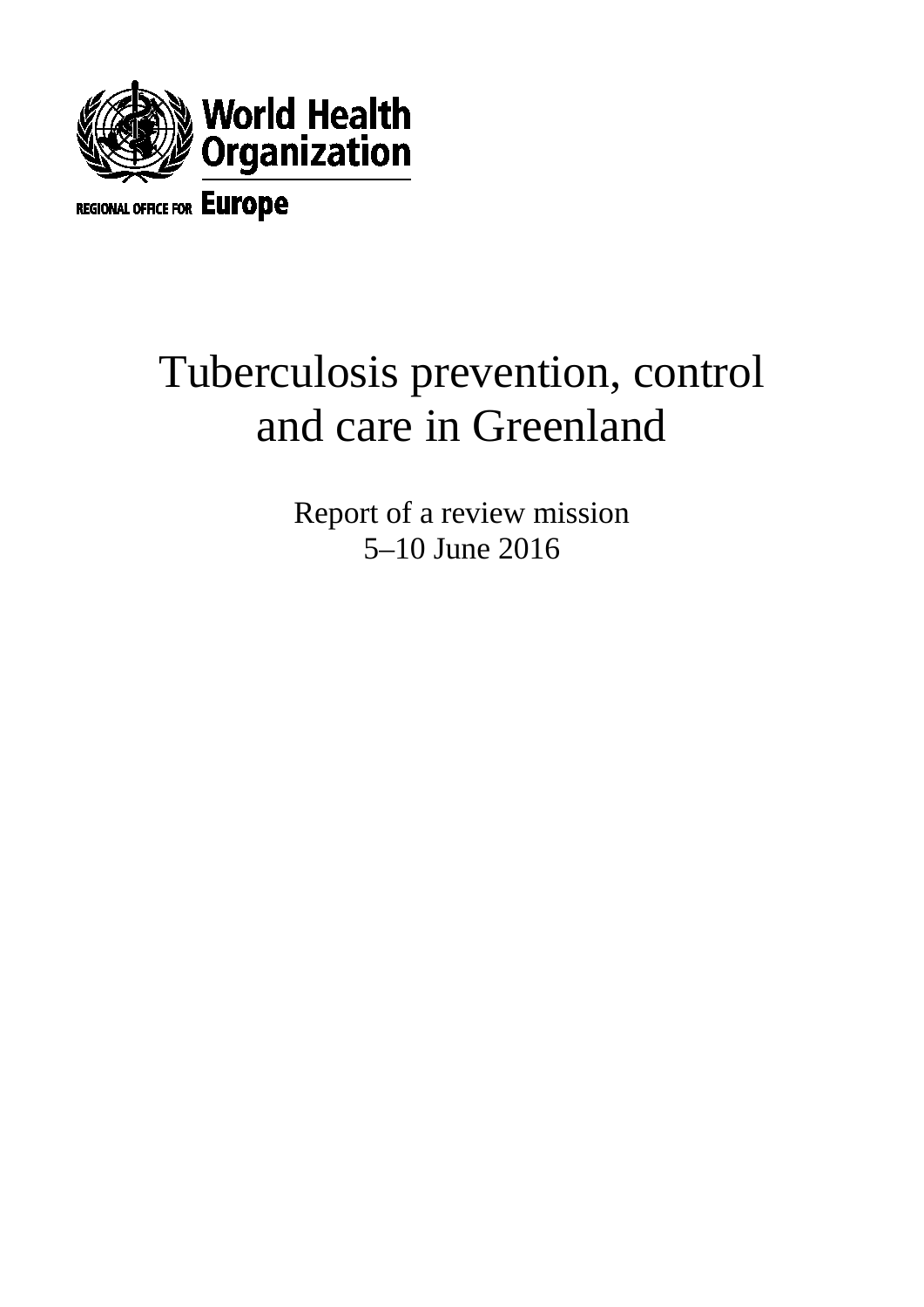#### **ABSTRACT**

In June 2016, a WHO-led team of international, Danish and local experts assessed the achievements, strengths and weaknesses of the national tuberculosis (TB) programme and made recommendations for improving TB prevention, control and care. TB has been a major public health problem in Greenland for centuries. The number of cases fell until the late 1980s but rose again to a high of 234 incident TB cases and 19 deaths per 100 000 population in 2011. By 2015, these figures fell to 164 incidence and 13 deaths per 100 000 population and the estimated absolute number of incident TB cases was 92. The 81 new and relapse cases detected that year put the detection rate at 88%, close to the >90% WHO-recommended target for countries for TB.

> **Keywords GREENLAND** NATIONAL HEALTH PROGRAMS PUBLIC HEALTH PREVENTION TUBERCULOSIS

Address requests about publications of the WHO Regional Office for Europe to: Publications WHO Regional Office for Europe UN City, Marmorvej 51 DK-2100 Copenhagen Ø, Denmark Alternatively, complete an online request form for documentation, health information, or for permission to quote or translate, on the Regional Office web site (http://www.euro.who.int/pubrequest).

#### **© World Health Organization 2017**

All rights reserved. The Regional Office for Europe of the World Health Organization welcomes requests for permission to reproduce or translate its publications, in part or in full.

The designations employed and the presentation of the material in this publication do not imply the expression of any opinion whatsoever on the part of the World Health Organization concerning the legal status of any country, territory, city or area or of its authorities, or concerning the delimitation of its frontiers or boundaries. Dotted lines on maps represent approximate border lines for which there may not yet be full agreement.

The mention of specific companies or of certain manufacturers' products does not imply that they are endorsed or recommended by the World Health Organization in preference to others of a similar nature that are not mentioned. Errors and omissions excepted, the names of proprietary products are distinguished by initial capital letters.

All reasonable precautions have been taken by the World Health Organization to verify the information contained in this publication. However, the published material is being distributed without warranty of any kind, either express or implied. The responsibility for the interpretation and use of the material lies with the reader. In no event shall the World Health Organization be liable for damages arising from its use. The views expressed by authors, editors, or expert groups do not necessarily represent the decisions or the stated policy of the World Health Organization.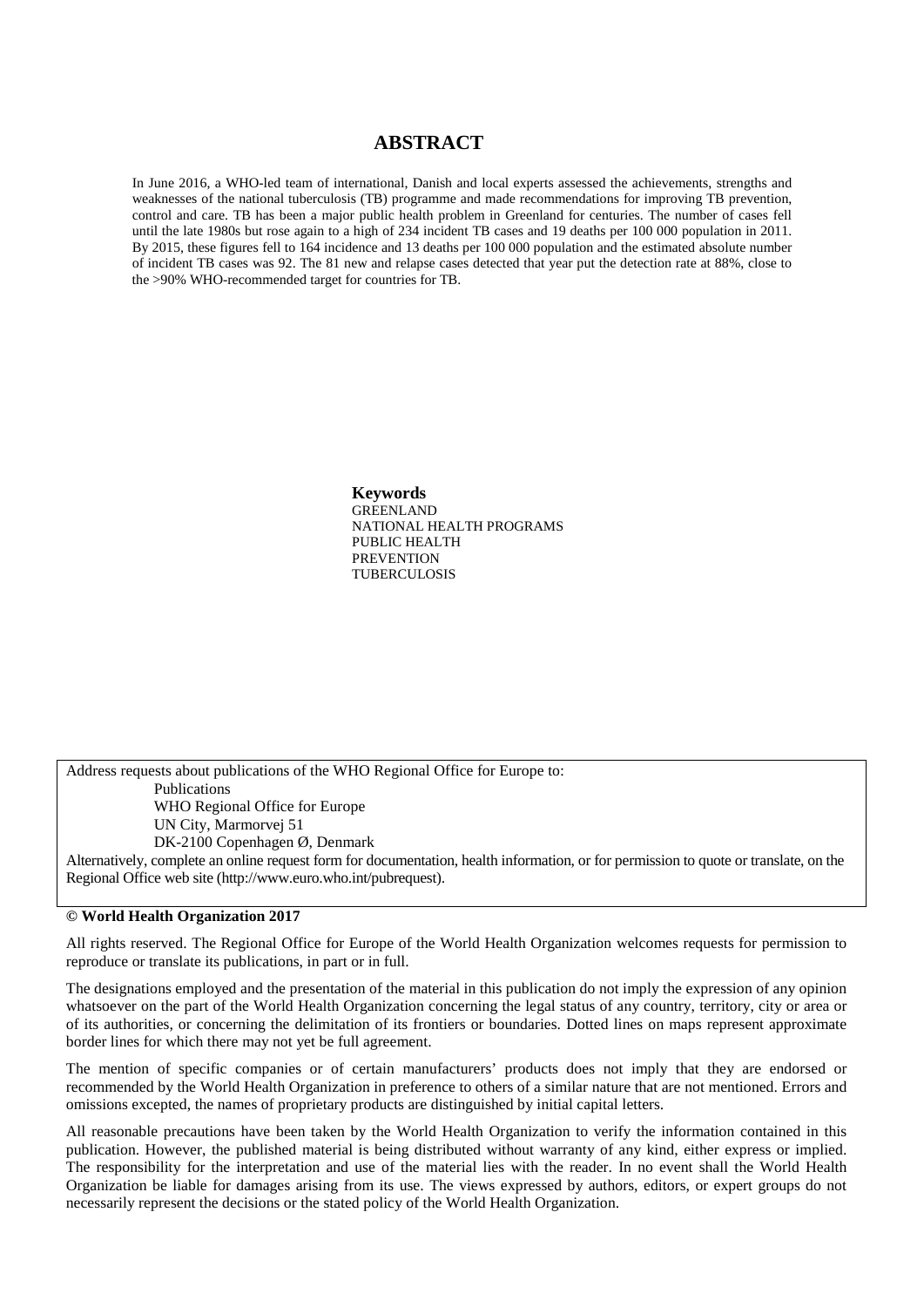| Introduction 1                                                                                |  |
|-----------------------------------------------------------------------------------------------|--|
| TB notifications (trends, geo-spots, desegregation by disease localization, gender and age) 4 |  |
|                                                                                               |  |
|                                                                                               |  |
|                                                                                               |  |
|                                                                                               |  |
|                                                                                               |  |
|                                                                                               |  |
|                                                                                               |  |
|                                                                                               |  |
|                                                                                               |  |
|                                                                                               |  |
| Annex 1                                                                                       |  |
| Annex 2                                                                                       |  |
| Annex <sub>3</sub>                                                                            |  |
| References                                                                                    |  |

#### **CONTENTS**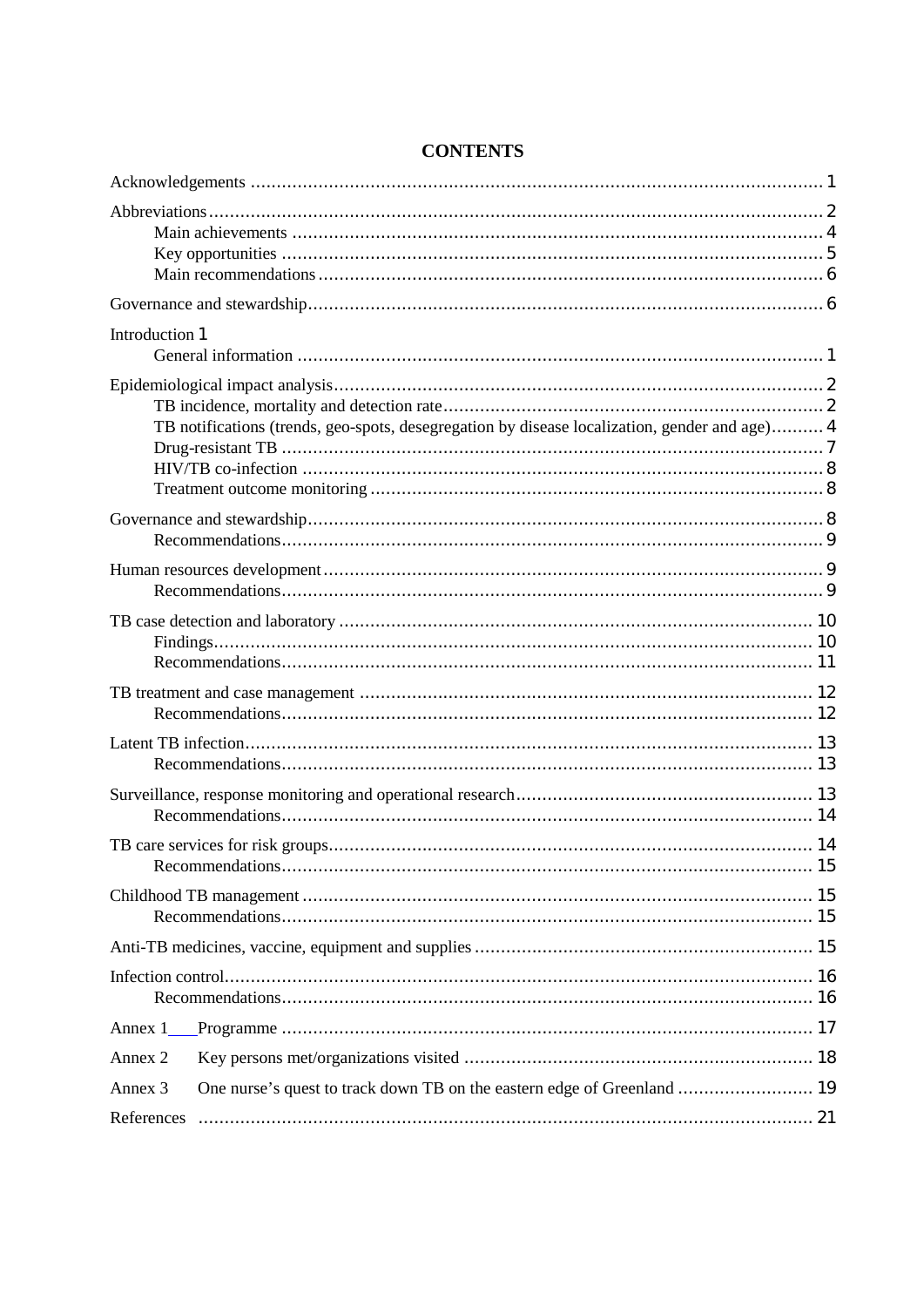# <span id="page-3-0"></span>**Acknowledgements**

The review team acknowledges the dedication of the National Board of Health of Greenland and Greenlandic Health Care Network in prevention and controlling tuberculosis (TB) in Greenland.

The team thanks the Minister of Health, Mrs Doris Jacobsen, for guidance and valuable input into the review. Special appreciation is addressed to Dr Anne Marie Ulrik, Executive Medical Officer of the Agency of Health and Prevention and Dr Julie Flyger Kristensen, Health Consultant of the Ministry of Health for cooperative collaboration.

The review team highly appreciates organisation and local leadership of Dr Henrik Trykker, Chief Medical Officer and constructive organisation of the review mission by Mrs Rikke Bruun de Neergaard, TB consultant nurse from the National Board of Health; as well as Professor Allan Gelvan, national TB doctor, chief physician and Mrs Anna Neve, national TB nurse at Queen Ingrid's Hospital, who contributed significantly to the final outcomes of this report.

The review team is grateful to the administration, chief doctors and health care staff, patients and representatives of the general population in the areas visited. Special thanks go to Dr Hans Christian Florian, Sermersooq region TB doctor, Tasiilaq; Mr Michael Gerfelt, Kujataa region TB nurse, Qaqortoq Hospital; and Mr Bent Olsvig Jensen, Managing Director of the Qeqertarsuatsiaat Rubin Mine. Their understanding and patience allowed the team to collect the necessary data for this report.

WHO would like to thank Ms Margit Weismann, health consultant, ex-TB nurse, Tasiilaq commune, for sharing her story of "One nurse's quest to track down TB on the eastern edge of Greenland".

The report was edited by Dr Andrei Dadu and Dr Masoud Dara, WHO Regional Office for Europe. The authors were:

| Dr Andrei Dadu      | WHO Regional Office for Europe (epidemiological impact assessment;<br>case detection; surveillance and response monitoring; latent TB infection; |
|---------------------|--------------------------------------------------------------------------------------------------------------------------------------------------|
|                     | operational research);                                                                                                                           |
| Dr Masoud Dara      | Team leader, WHO Regional Office for Europe (governance and                                                                                      |
|                     | stewardship; health care for risk groups; childhood TB);                                                                                         |
| Dr Troels Lillebæk, | Statens Serum Institut, International Reference Laboratory of                                                                                    |
|                     | Mycobacteriology (case detection and laboratory diagnosis; medicines,                                                                            |
|                     | vaccine, equipment and supplies; infection control);                                                                                             |
| Dr Ole Hilberg      | Danish Lung Association Denmark (human resources development;<br>treatment and case management; latent TB infection; childhood TB).              |

Images: © Dr Andrei Dadu, WHO Regional Office for Europe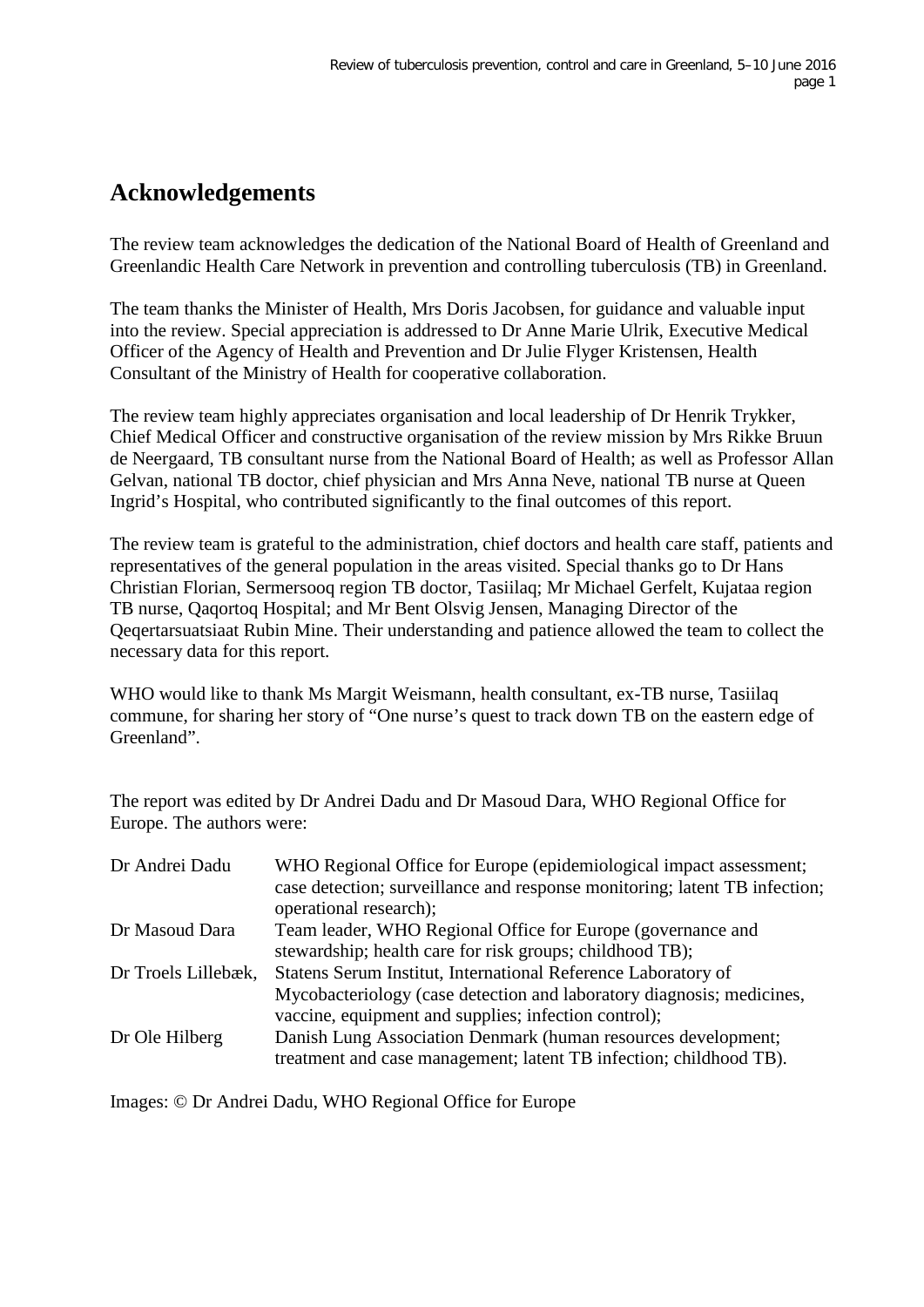# <span id="page-4-0"></span>**Abbreviations**

| bacille Calmette-Guérin        |
|--------------------------------|
| interferon-gamma release assay |
| multidrug-resistant            |
| national B programme           |
| polymerase chain reaction      |
| rifampicin-resistant           |
| tuberculosis                   |
|                                |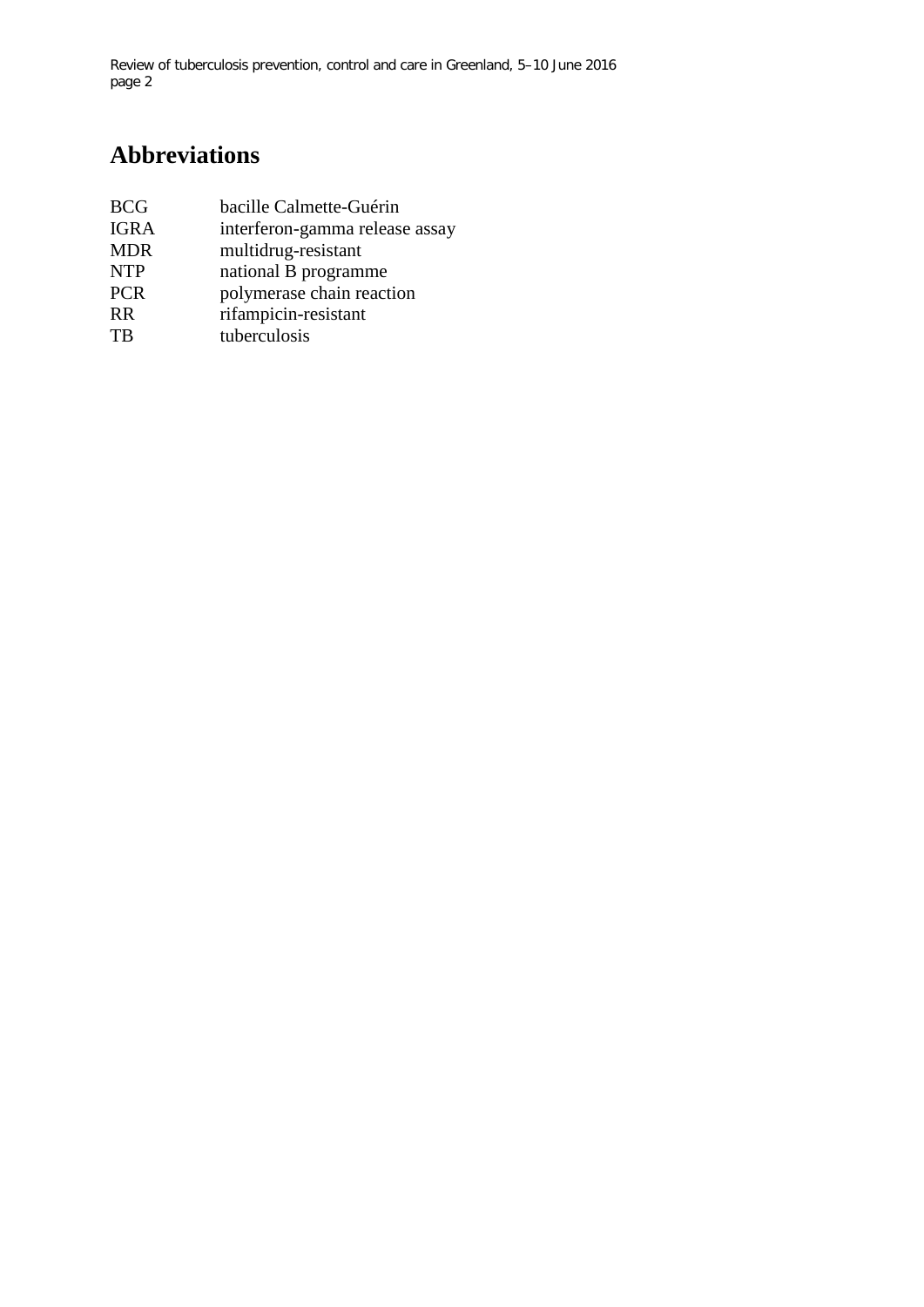#### EXECUTIVE SUMMARY

Greenland is an autonomous country within the Kingdom of Denmark. Greenland is the largest non-continental island in the world. Two thirds of the country is inside the Arctic Circle and without daylight for month. Less than 20% of the country is ice-free, mostly around the 44087 km coastline. In 2016, the population comprises in 56 thousand inhabitants of whom the majority are Inuit, the rest are Danish or other nationalities (figure 1).

The government is responsible for various areas of domestic policy, including Health.

Previous studies have shown that several socio-medical factors influence the development of TB in Greenland. As in other countries, the risk for TB is much greater for people who are less well off. Those at greater risk include residents of small villages with no access to running water, baths or flushing toilets; the unemployed; and people who consume more than average amounts of tobacco and alcohol. There is also evidence of increasing spread in towns. Homelessness can make compliance with the long-term treatment of TB extremely difficult.

There have been a number of impact intervention and quality developments in TB prevention and care during 2010–2015. In 2010, MOH of Greenland undertook a countrywide review with the assistance and coordination of WHO. A midterm review of those recommendations and programme performance indicators took place in 2013. At the request of Greenland's Ministry of Health, a team of experts from the WHO Regional Office for Europe, the Danish Lung Association and Statens Serum Institute Denmark visited Greenland during 5–11 June 2016. The team evaluate the country's efforts to address the high number of TB cases. Joined by national experts, the team travelled to large and small communities across Greenland to meet TB doctors and nurses in hospitals and health centres, laboratory staff, municipalities, teachers, social services, patients and families, to assess the situation and advice on action to stop TB.

Sustained focus on TB, both politically and in the population, is an essential component of strategies to tackle the disease. Other vital elements are early diagnosis; effective medical treatment, with supervision, monitoring and reporting based on internationally recommended indicators; complete, effective contact tracing and screening of risk-groups/environments; and in-service training and research for medical staff.

The team's findings provide feedback for the Government of Greenland's National TB Strategy 2012–2016.

During their travels, the team reported back regularly on their meetings and experiences, using #TBchat hashtag.<sup>[i](#page-31-1)</sup>

A story of Ms Margit Weismann "One nurse's quest to track down TB on the eastern edge of Greenland", has been used raise public awareness to challenges that Greenland face and new technics in contacts tracing that provide wide opportunities to breakdown TB emergent situation in Greenland [\(Annex 3\)](#page-29-0).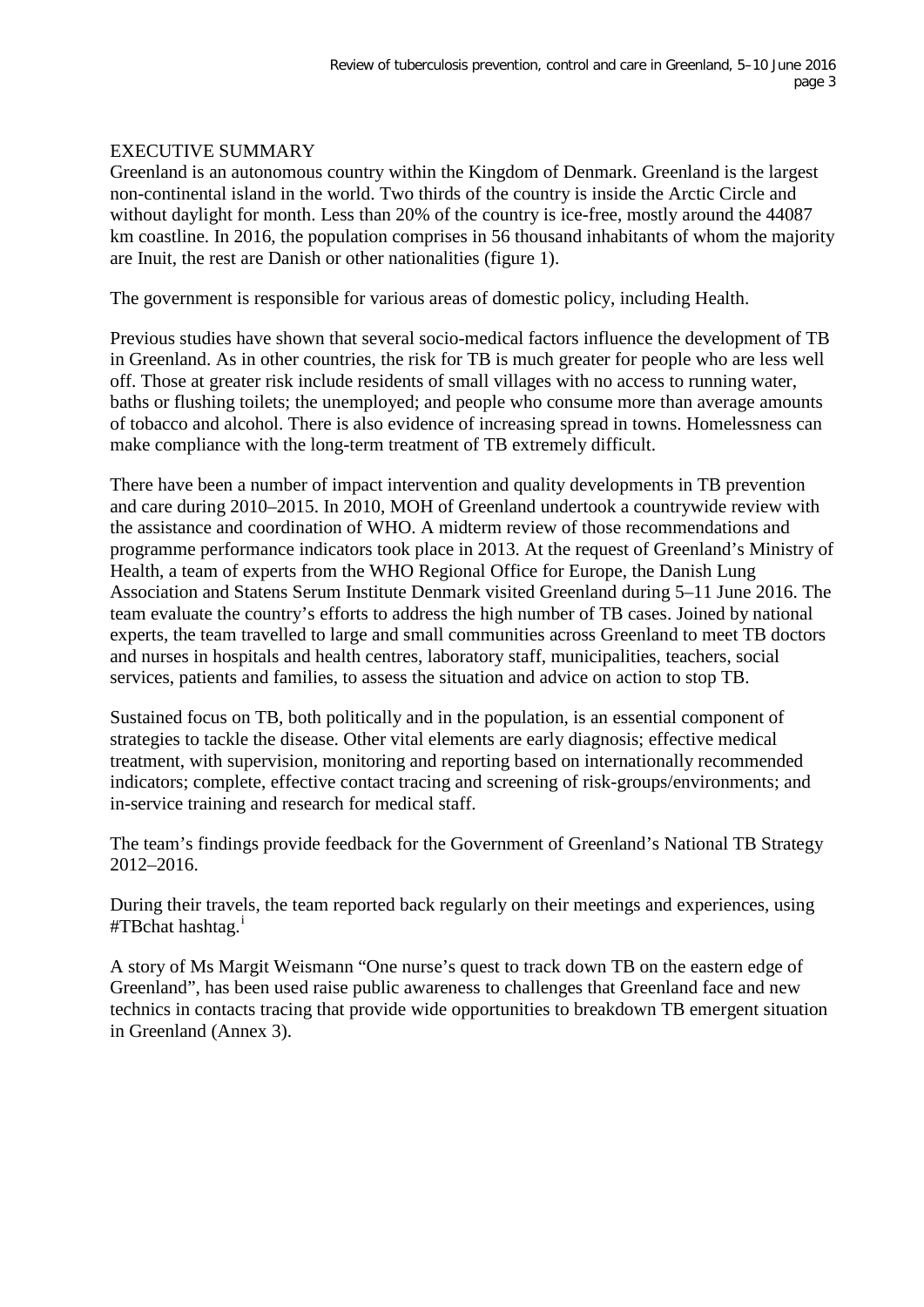Objectives of the mission:

- 1. To visit TB health care facilities including laboratories and report on the quality of services;
- 2. To analyse epidemiological data, assess the accuracy of TB recording/reporting and monitoring system.
- 3. To develop a comprehensive set of recommendations and a prioritized action plan for improving TB prevention, control and care in the country of Greenland.

Areas of the review were:

- 1. Epidemiological impact analysis;
- 2. Government commitment, stewardship and policy;
- 3. Human resources development;
- 4. Surveillance and response monitoring;
- 5. Case detection and laboratory diagnosis;
- 6. Active case management and treatment;
- 7. Latent TB Infection management;
- 8. Inter-sectorial collaboration and TB care services in vulnerable populations and risk groups
- 9. Childhood TB management;
- 10. anti-TB medicines, vaccine, equipment and supplies management;
- 11. Infection Control;
- 12. Operational Research.

#### <span id="page-6-0"></span>**Main achievements**

TB trends have systematically been monitored in Greenland since late 1950s.<sup>[ii](#page-31-2)</sup> Since then, the TB incidence has decreased dramatically from 1 800 to 20 incident cases per 100 000 population between until 1984. After 1984, the TB incidence went on raise, and the number of incident tuberculosis (TB) cases in Greenland has continued increase for three decades. The last point in time with the highest incidence and mortality was in 2011, with 234 new and relapse cases, and 19 TB related death per 100 000 population, respectively. Since then, both incidence and mortality have decreased by 30% and 32%, respectively, and in 2015, they reached a level of 164 and 13 incidence and mortality rate per 100 00 population, respectively (Figure. 3). Since 2011, in contrast to the average in the WHO European Region, the decline in overall incidence in Greenland show a faster track of 6% vs 5% per year, respectively. Absolute number of incident TB cases estimated in Greenland in 2015 was 92 cases. Considering 81 new and relapse cases detected in Greenland during that year, the detection rate is at 88% which is close to >90% WHO recommended target for the countries for TB.

During the last ten years, the range of detected and notified new and relapse TB cases varied from 116 to 60 (2006 –2015), with a peak in 2010 and dip in 2007. In 2010, the raise was manly boosted by outbreaks occurring in East Greenland due to reactivation of decade-old infections among adults and ongoing transmission of infection in children (Figure 4).

These outbacks define the geographical distribution of TB notification in Greenland. In 2016, TB notification rate was from 21 on Ilulissat (west coast) to 787 in Ittoqqortoormiit (east coast). Two towns outstand with more than 10 detected TB cases, Nuuk and Tasillaq, however the notification rate in the last one exceeds almost three times the average in Greenland, 403 vs 145 new and relapse cases per 100 000 population, respectively.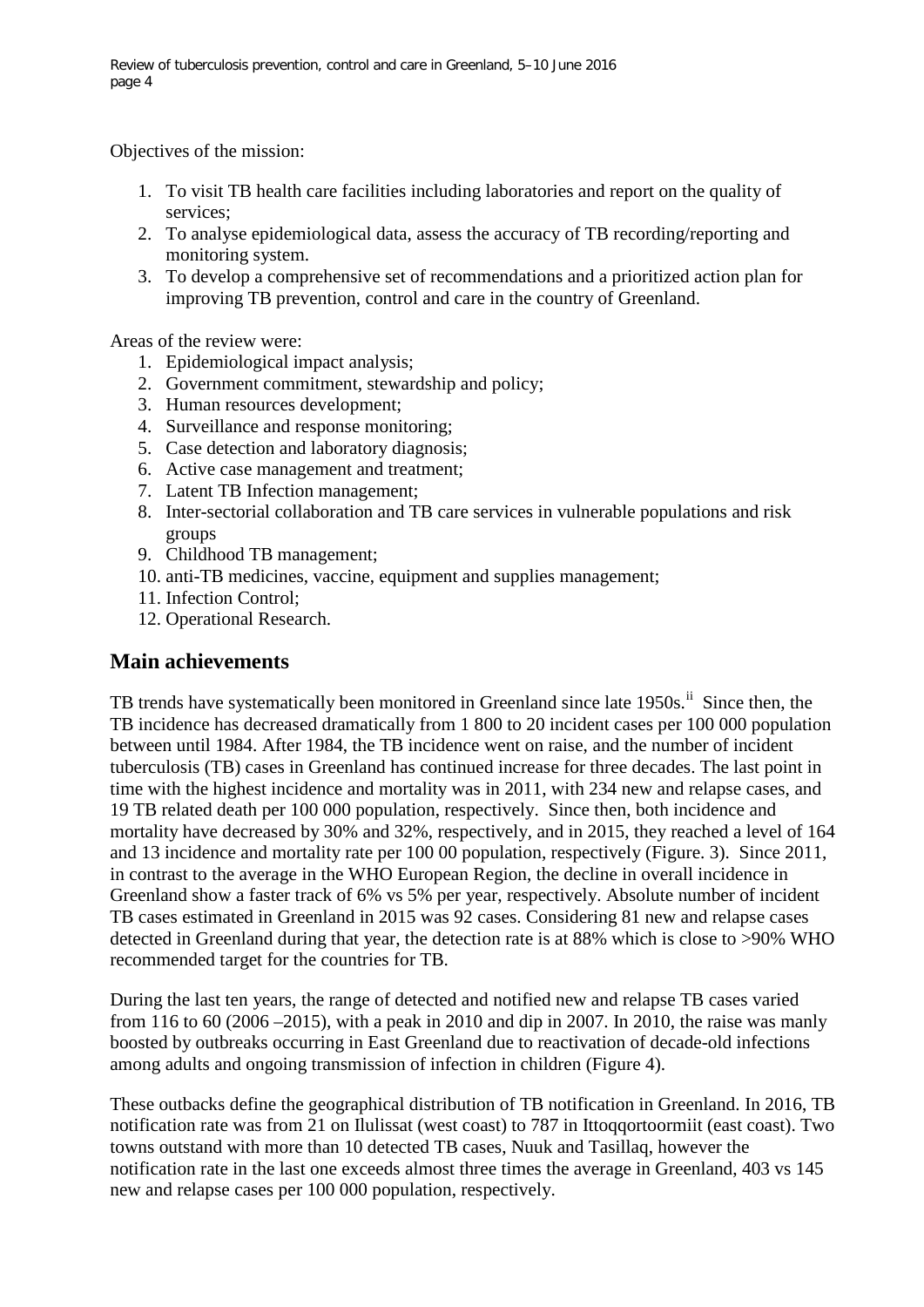Most of the cases were new, 91% (74), 88% of these (71) had a pulmonary localization, 76% (54) were bacteriologically conformed (Table 2).

TB emerged more often in male compared to women (ration 3:2). In particular males above age 65, 15-24, and 55-64 years old are emerging with active TB (p< 0.005); 296, 288 and 283, respectively (table 3, figure 5).

Children represent 7% of the total TB cases in Greenland, which characterize an overall good performance of health system in healthcare among children in Greenland, nevertheless low ration of TB in 0-4 vs 5-14 indicates under-detection in 0-4 years old

Despite of the good surveillance performance last Rif Resistant (RR)-TB case was detected by the programme in 2014, means that estimative missing 2 RR-TB cases estimated among 11 TB cases that remain undetected in Greenland.

Out all 99 (100%) cases enrolled in treatment in 2014, 68% were successfully treated, which is worrying below of the 90% global target, because of a high failure and high "not evaluated" rate of 12% and 15%, respectively.

In efforts to combat TB, National Board of Health of Greenland:

- 1. In 1999, established the TB group for the coordination of local and national initiatives;
- 2. In 2007, developed National Strategy for the Combat of TB 2007–2012 and prioritizing extensive screening programmes in South Greenland every second year, and of school children at the start and finish of their schooling. TB nurses in South Greenland was appointed.
- 3. 2010, visit by TB expert from WHO followed by reports;  $\ddot{a}$
- 4. 2011, Formulation of National TB Strategy 2012–2016;<sup>[iv](#page-31-4)</sup>
- 5. From 2012, ongoing information campaign to raise awareness, knowledge, attitude and practices though television, radio, internet, oral presentation and children books.
- 6. 2013, prioritising contact tracing and identifying vulnerable groups;
- 7. 2014, screening of school children at the start and finish of their schooling;

The National Tuberculosis Strategy Plan for Greenland 2012–2016 was developed based on the WHO report of a Country visit in 2010. The Strategy constituent parts was:

- 1. To guarantee sustained focus on TB–politically, socially and amongst the population
- 2. To guarantee early diagnosis–based on optimal taking of samples and diagnostic methods
- 3. To guarantee effective medical treatment
- 4. To guarantee complete and effective contact tracing
- 5. To guarantee effective treatment control, supervision and monitoring
- 6. To guarantee in- service training and to encourage research.

## <span id="page-7-0"></span>**Key opportunities**

Taking into account the recent developments in the health system of Greenland, the Review paid attention to development of recommendations for future actions, covering the following areas and topics:

8. Defining national TB control targets, milestones, objectives and priority interventions for inclusion in the national post–2015 strategic TB control plan 2017–2021;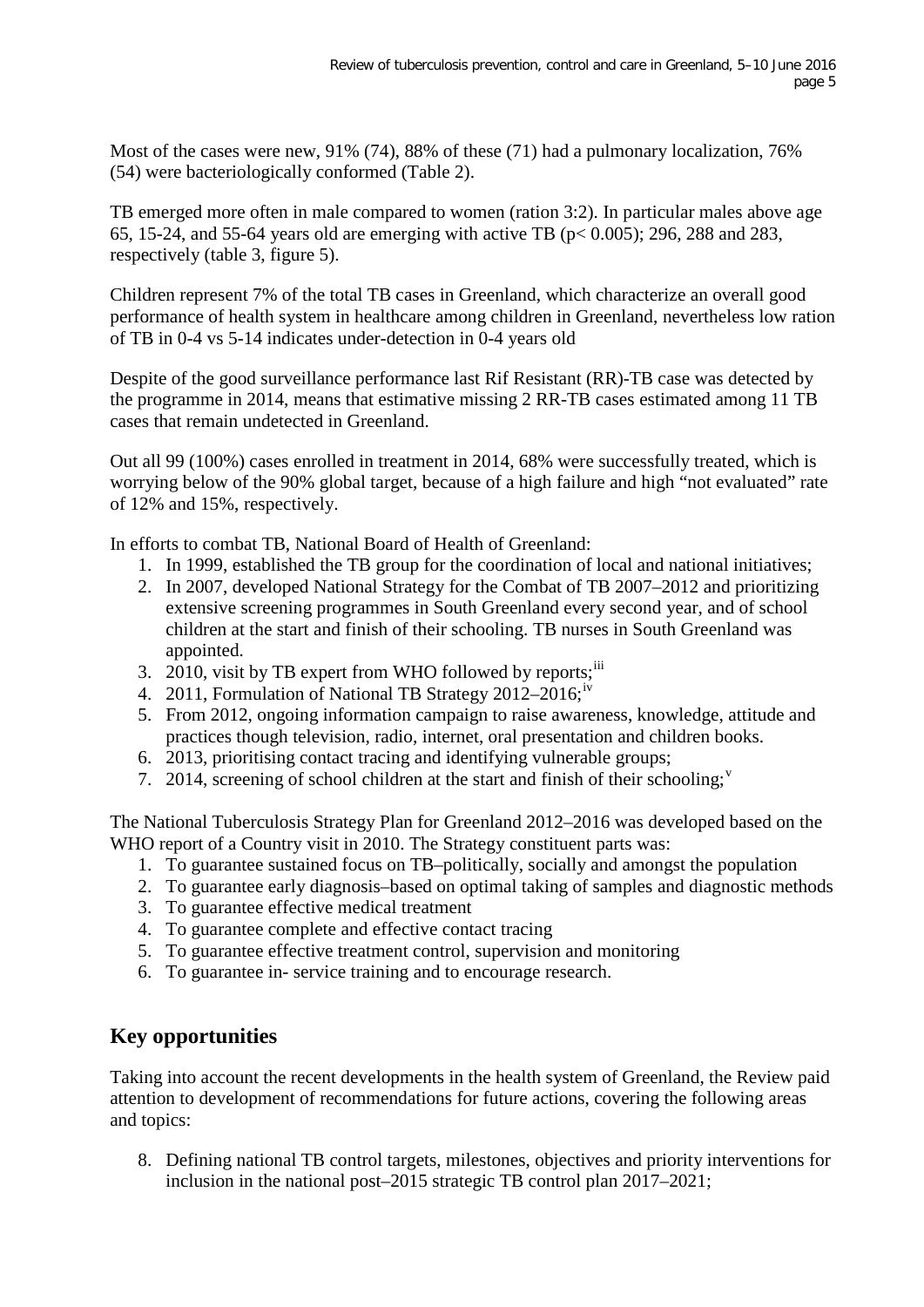- 9. Strengthening governance and management of the National TB Programme: options for organizational structure, functions, division of responsibilities, institutional arrangements at the central and regional level;
- 10. Revision of the diagnostic approaches and algorithms for TB and in the current set-up of TB service delivery, including regionalization of the laboratory service, coverage standards and implementation of new technologies;
- 11. Revision of treatment/case management strategies for MDR-TB based on the latest international evidence,

#### <span id="page-8-0"></span>**Main recommendations**

# <span id="page-8-1"></span>**Governance and stewardship**

- 1. Implement the practice of systematically inter-sectorial collaboration at national level and in fields such as: (i) health care, social protection and education sectors; (ii) inclusion of the laboratory expertise into the [central TB coordination group], e.g. by the cooperation and inclusion of expertise from National/supranational reference laboratory (NRL/SRL) in Copenhagen.
- 2. Update the national action plan in line with global End TB strategy and TB Action Plan 2016–2020.
- 3. To continue working on developing and adoption of legislations by limiting alcohol consumption and stimulate healthy style of life.

#### **HUMAN RESOURCES DEVELOPMENT**

- 4. Building on the example of Health Aids, continue and strengthen horizontal (regional teams = local authorities, social services, industry, and health care system) and vertical collaboration (between national and regional team).
- 5. Engage more native staff by continuing building they expertize and delegate capacities (Regional TB nurses and coordinators).
- 6. Make the health staff in settlements aware about the national TB Action Plans.

#### **TB CASE DETECTION AND LABORATORY**

- 7. Strengthen/extend intensified case finding (ICF) by:
	- a.Continued systematic contact tracing activities: when a new pulmonary bacteriologically confirmed TB-cases, systematically look for those exposed for infection.
	- b.Identify risk groups for systematic targeted screening, such as: (i) household contacts, (ii) inmates, (iii) alcohol abusers (iv) dormitories inhabitants, and other locally identified risk groups and/or environments (use WHO tool for prioritizing the risk groups: refer to the WHO operational guideline for the systematic screening for active TB $y^{vi}$  $y^{vi}$  $y^{vi}$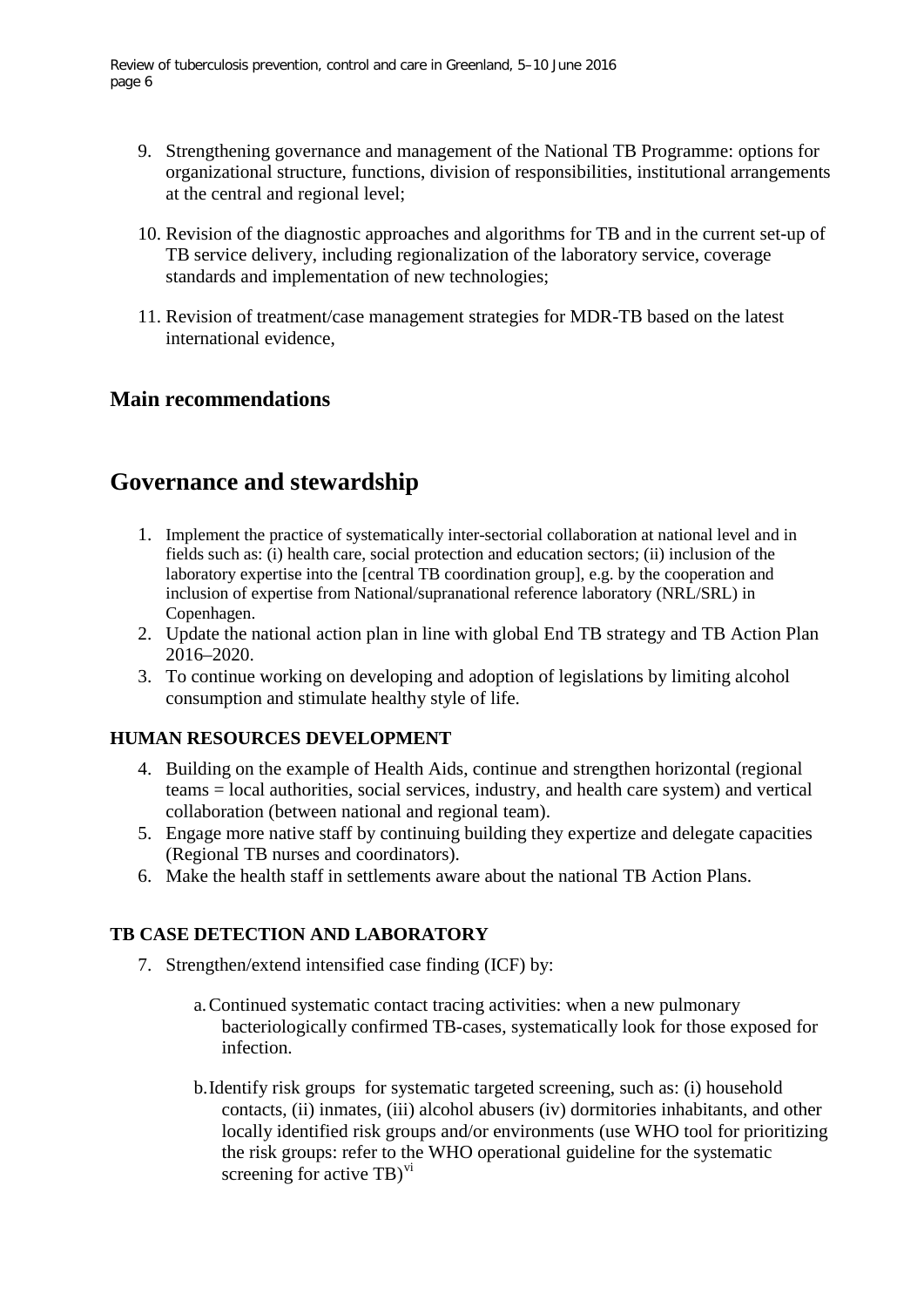- 8. Strengthen the diagnosis of TB in Greenland by improving The Diagnostic Algorithm for Pulmonary Tuberculosis:
	- a. Excluding systematic IGRA-testing for active TB;
	- b.Use only one of the initial three expectorates for GeneXpert PCR, prioritize the other two initial expectorates for culturing.
	- c.Alternatively, compare the yield of 2 cultures versus 2 PCR analysis in a "pilot study" (see details in report section 5 "Case detection and laboratory diagnosis").
- 9. Roll-out of the PCR rapid diagnostics into 4 regional hospitals and Tasiilaq hospital in East Greenland dependent on the available staff capacity and capability.
- 10. Consider formalizing the agreement between Greenland and the WHO's Supranational Reference Laboratory.
- 11. Establish pre-entry and yearly TB screening for prison.

#### **TB and LTBI MANAGEMENT, INFECTION CONTROL**

- 12. Enhance regular treatment follow-up by engaging resources to actively ensure TB treatment adherence, such as: family members, social workers.
- 13. Implement Latent TB infection treatment algorithm with 12 dosages of Isoniazid  $(INH)/R$ ifapentine.<sup>[vii](#page-31-7)</sup>
- 14. Provide BCG inoculation to children moving to Greenland and children staying more than three months in Greenland.
- 15. To consider installing upper room shielded (UVGI) in facilities patients are admitted.

#### **SURVEILLANCE AND RESPONSE MONITORING**

- 16. Establish a data exchange between the Greenlandic TB electronic register, the vital registration system, the laboratory data base at State Serum Institute, and the social care register to avoid data duplication and ensure data interoperability.
- 17. Add social determinants into TB register.
- 18. Establish a practice of field supervision for field performance evaluation and on-job mentorship (at list ones a year and ad-hoc basis when found necessary), and include impact, outcome and output indicators into the list of health care facility performance:
- 19. Assess social determinants on TB disease and treatment outcome and run a pilot on video-DOT.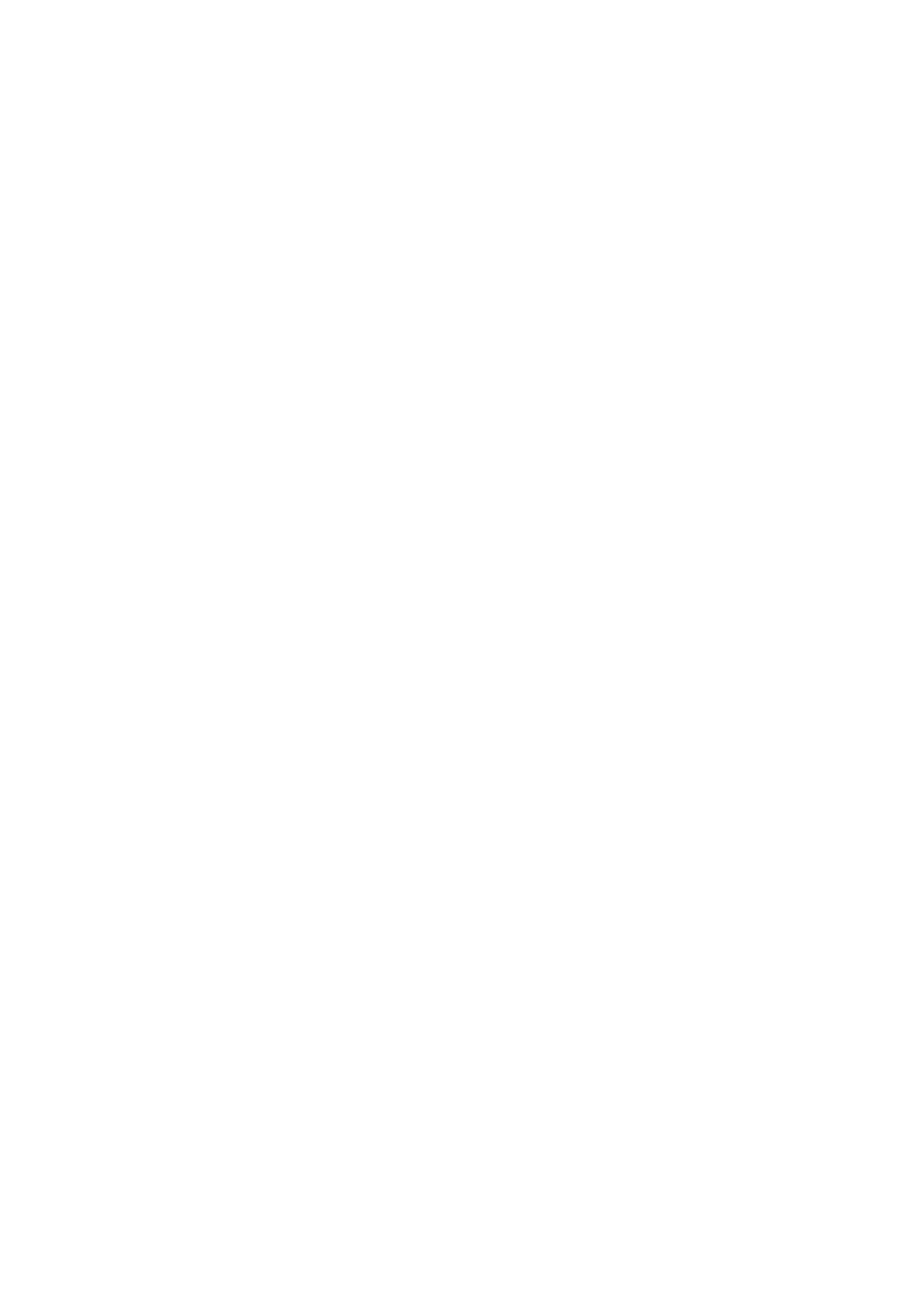# <span id="page-11-0"></span>**Introduction**

At the request of the National Board of Health in Greenland, a team of international, Danish and local experts selected by WHO and the Board carried out a review of the prevention, control and care of tuberculosis (TB) in Greenland from 5 to 10 June 2016. Members of the team assessed the achievements, strengths and weaknesses of the national TB programme (NTP) based on a review of relevant documents (publications, mission reports and databases) and site visits to appropriate institutions in selected municipalities.

Taking into account recent developments in the health system of Greenland, the team developed recommendations for action covering the following areas and topics:

- definition of national TB control targets, milestones, objectives and priority interventions for inclusion in the national post-2015 strategic TB control plan and support for these through the forthcoming application to the Global Fund (2015–2017);
- strengthening of governance and management of the NTP: options for organizational structure, functions, division of responsibilities and institutional arrangements at central and regional levels;
- revision of the diagnostic approaches and algorithms for TB and of the current system of TB service delivery, including regionalization of the laboratory service, standards for coverage and implementation of new technologies;
- revision of TB diagnostics and management of TB in children;
- revision of treatment/case management strategies for multidrug-resistant (MDR) TB based on the latest international evidence.

## <span id="page-11-1"></span>**General information**

Greenland is an autonomous administrative division within the kingdom of Denmark. The government is responsible for various areas of domestic policy, including health, which is financed by the national budget. Greenland is the largest non-continental island in the world: two thirds of it are inside the Arctic Circle and without daylight for about a month in mid-winter. Fishing is the primary industry. On 1 January 2016, the population comprised 56 000 inhabitants, the majority Inuit and the rest Danish or other nationalities (Fig. 1). Close to one third of the population lives in the capital, Nuuk, and the rest live in towns and small settlements along the coast which are not connected by roads: freight and passengers are transported by sea or air.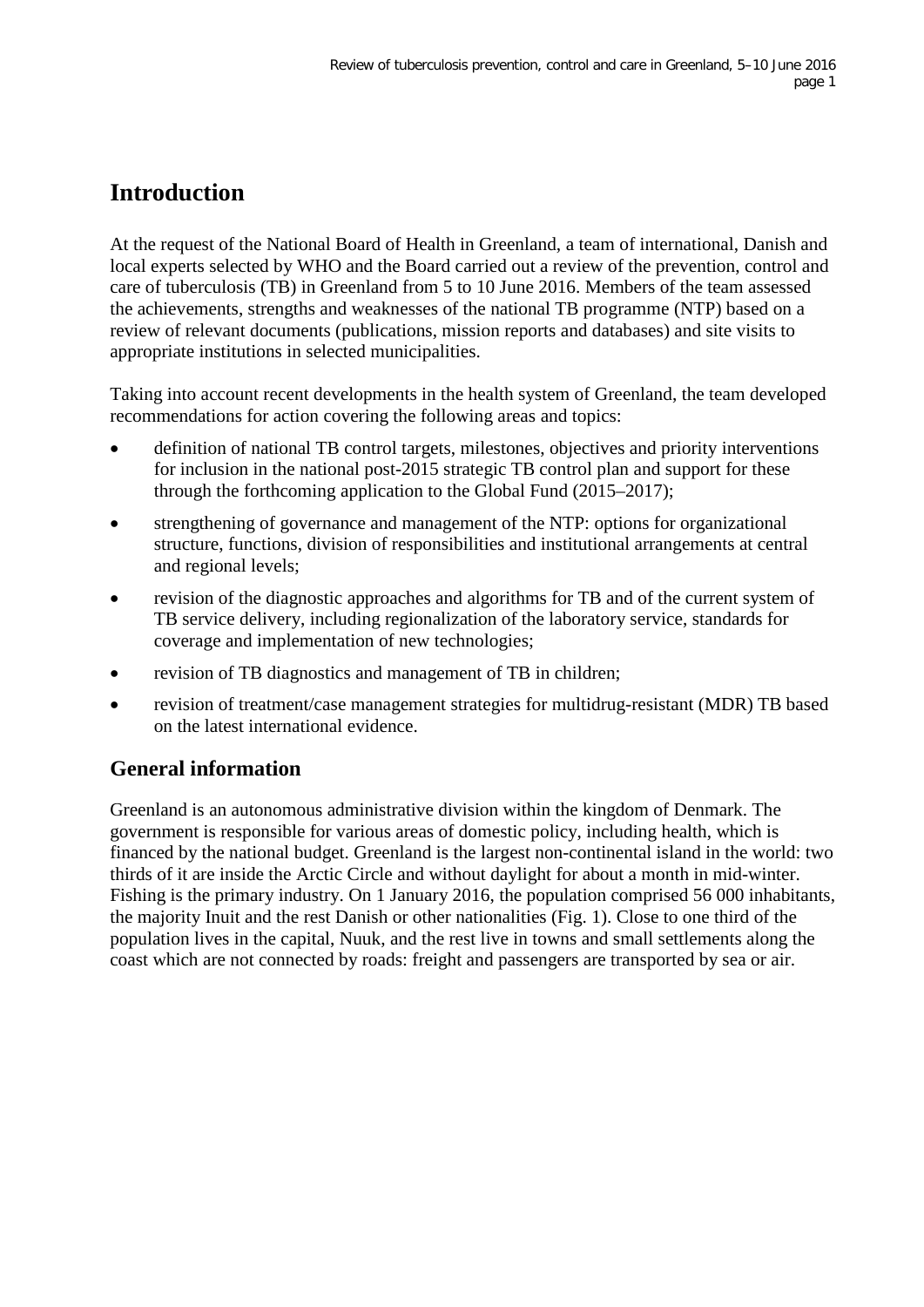# <span id="page-12-0"></span>**Epidemiological impact analysis**

#### <span id="page-12-1"></span>**TB incidence, mortality and detection rate**

The trends in TB have been systematically monitored in Greenland since late 1956.<sup>[viii](#page-31-8)</sup> Between 1954 and 1984, TB incidence decreased dramatically from 1800 to 20 incident cases per 100 000 population (Fig. 2). After 1984, TB incidence rose again and, despite efforts by state



<span id="page-12-2"></span>

*Source:* Statistics Greenland*.*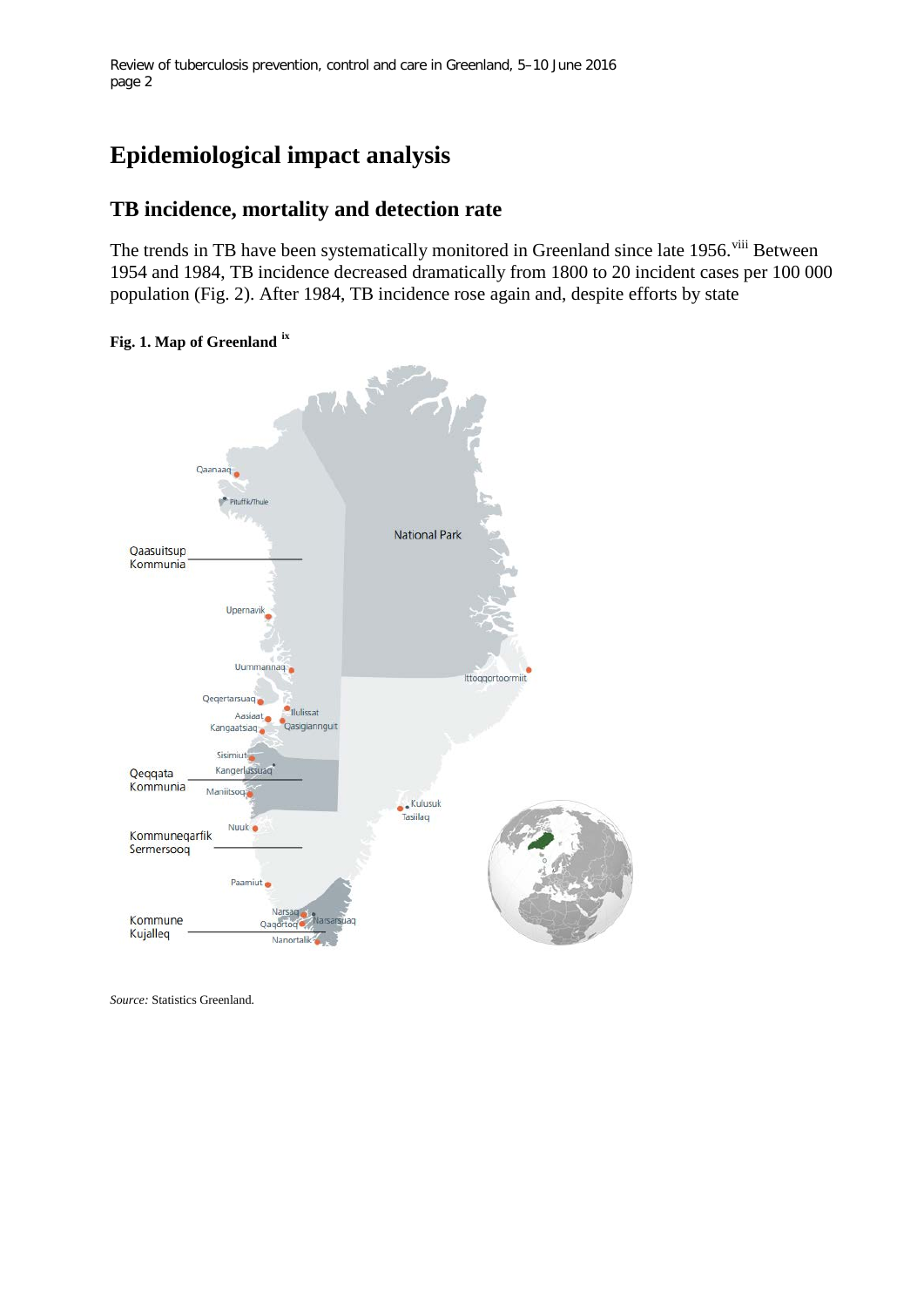

**Fig. 2. TB incidence rate per 100 000 population, Greenland, 1956–2012[x](#page-31-10)**

*Source:* Søborg B*.*

actors, the number of incident TB cases has continued to rise over three decades. $^{\text{xi}}$  $^{\text{xi}}$  $^{\text{xi}}$  The highest incidence and mortality were in 2011, with 234 new and relapse cases and 19 TB-related deaths per 100 000 population, respectively. Since then, incidence has decreased by 30% and mortality by 32% so that in 2015 incidence was 164 (range 141–189) and mortality was 13 (range 8.4–20) per 100 00 population, respectively (Fig. 2).

The average rate for the 53 countries in the WHO European Region in 2015 was 30 cases per 100 000, and that for Denmark was 6 per 100 000. This makes Greenland the geographical area with the highest incidence in Europe (Fig. 3). In contrast to the regional average, however, in Greenland the decline in incidence since  $2011$  has been faster: 6% vs 5% average per year.<sup>[xii](#page-31-12)</sup>

#### <span id="page-13-0"></span>**Fig. 3. Estimated TB incidence worldwide, 2015**



*Source: the WHO's Global tuberculosis report 2016. http://www.who.int/tb/publications/global\_report/en/*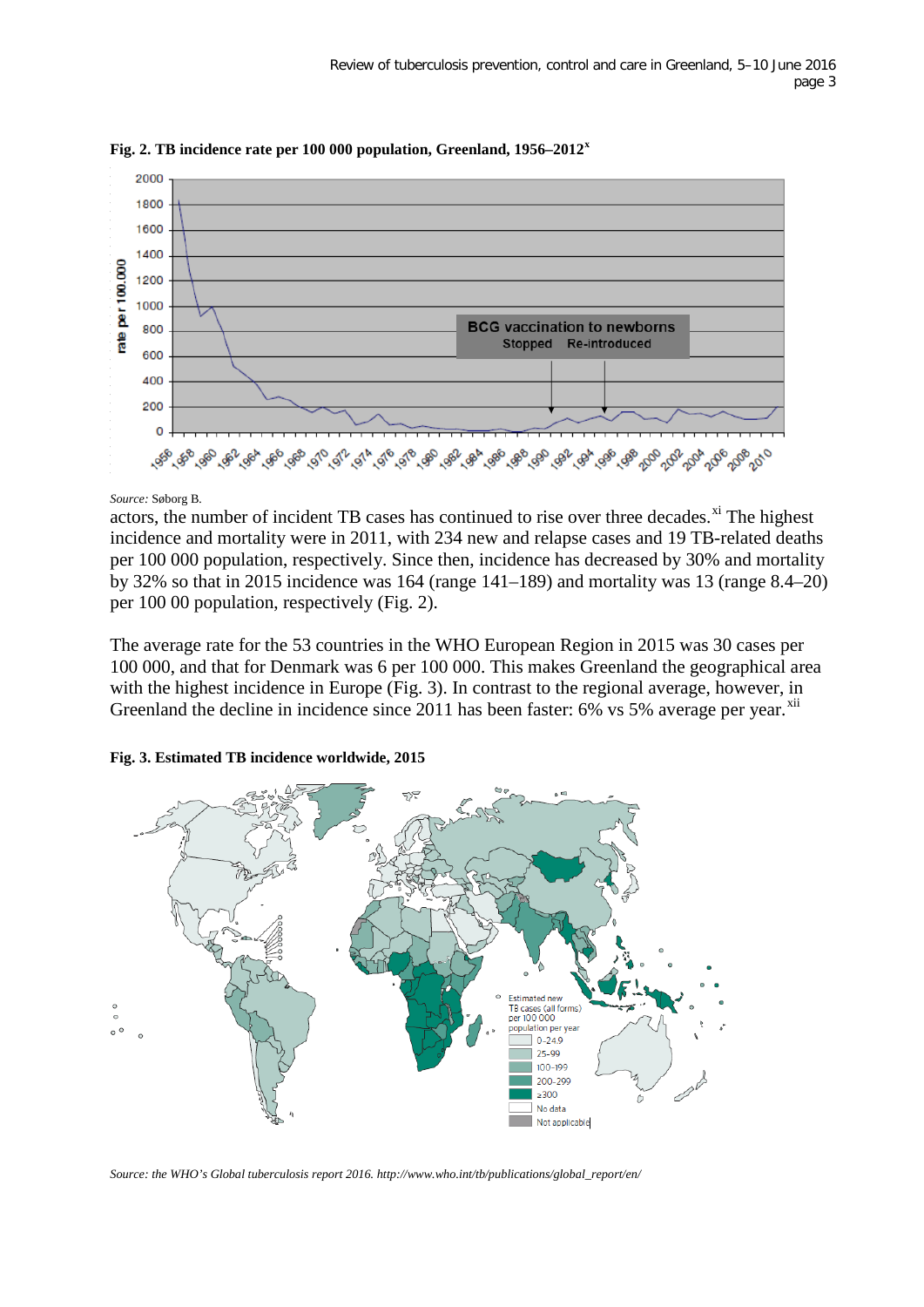Greenland joined the European TB surveillance network in 2009. Since then it has reported data annually to WHO via a standardized TB data collection web-based tool that includes notification, treatment outcome and other data. The absolute number of incident TB cases estimated in 2015 was 92 (range 79–110) cases. Taking into account the 81 new and relapsed cases detected in Greenland, the detection rate was 88% (range 75–100%), close to the >90% target recommended by WHO for Member States for TB (Fig. 4).





#### <span id="page-14-0"></span>**TB notifications (trends, geo-spots, desegregation by disease localization, gender and age)**

The range of detected and notified new and relapse TB cases varied from 116 to 60 from 2006 to 2015, with a peak in 2010 and a dip in 2007 (Fig. 4). The rise was mainly boosted by outbreaks occurring in east Greenland due to reactivation of a decade-old infection among adults and ongoing transmission of infection in children (Fig.  $5$ ).<sup>[xiii,](#page-31-13)[xiv](#page-31-14)</sup> These outbreaks define the geographical distribution of TB notifications in Greenland (Table 1). TB notifications in 2015 ranged from 21 in Ilulissat on the west coast to 787 in Ittoqqortoormiit on the east coast. On the west coast, no TB was detected in the towns of Kangaatsiaq, Qaanaaq, Qasigiannguit, Qeqertarsuaq and Uummannaq. More than 10 TB cases were detected in the towns of Nuuk and Tasiilaq, however, although the notification rate in Tasiilaq was almost three times the average in Greenland (403 vs 145 new and relapse cases per 100 000 population).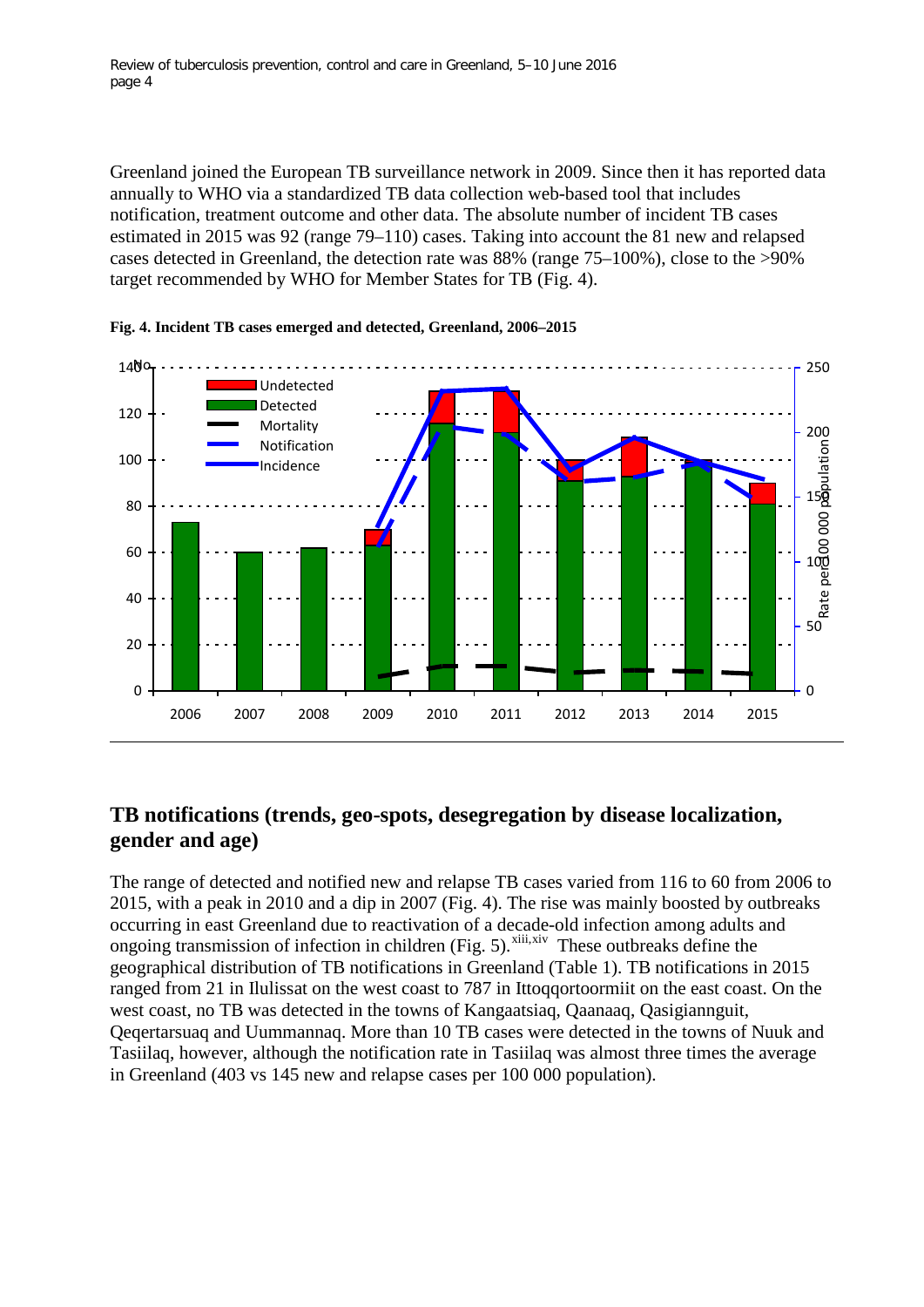

**Fig. 5. TB notifications per capita in 2015 and map of outbreaks 1994–2012, Greenland**

*Source:<http://infektionspaediatri.dk/wp-content/uploads/2012/01/TB-in-Greenland.pdf>*

| <b>Municipality</b>  | Town/settlement  | Population <sup>aix</sup> | TB casesbxv    | TB notification rate/100 000 pop. |
|----------------------|------------------|---------------------------|----------------|-----------------------------------|
|                      | Nanortalik       | 1 774                     | 4              | 225                               |
|                      | Narsaq           | 1679                      | 9              | 536                               |
| Kujalleq             | Qaqortoq         | 3 2 1 8                   | 10             | 311                               |
|                      | <b>TOTAL</b>     | 6 671                     | 23             | 345                               |
|                      | Aasiaat          | 3 2 7 5                   | 6              | 183                               |
|                      | Ilulissat        | 4 8 0 3                   |                | 21                                |
|                      | Kangaatsiaq      | 1174                      | $\Omega$       | $\theta$                          |
|                      | Qaanaaq          | 761                       | $\theta$       | $\Omega$                          |
| Qaasuitsup           | Qasigiannguit    | 1 1 9 3                   | 0              | $\Omega$                          |
|                      | Qeqertarsuaq     | 866                       | $\Omega$       | $\Omega$                          |
|                      | Upernavik        | 2 740                     | 6              | 219                               |
|                      | Uummannaq        | 2 1 9 6                   | $\Omega$       | $\mathbf{0}$                      |
|                      | <b>TOTAL</b>     | 17 008                    | 13             | 76                                |
|                      | Maniitsoq        | 3 1 8 7                   | $\overline{4}$ | 126                               |
| Qeqqata              | Sisimiut         | 6 2 3 6                   | 6              | 96                                |
|                      | <b>TOTAL</b>     | 9423                      | 10             | 106                               |
| Sermersoog           | Ittoqqortoormiit | 381                       | 3              | 787                               |
|                      | Nuuk             | 17588                     | 14             | 80                                |
|                      | Paamiut          | 1 5 2 7                   | 6              | 393                               |
|                      | <b>Tasiilaq</b>  | 2977                      | 12             | 403                               |
|                      | <b>TOTAL</b>     | 22 473                    | 35             | 156                               |
| Outside municipality |                  | 125                       |                |                                   |
| <b>TOTAL</b>         |                  | 55 700                    | 81             | 145                               |

**Table 1. TB notifications in Greenland per capita, 2015**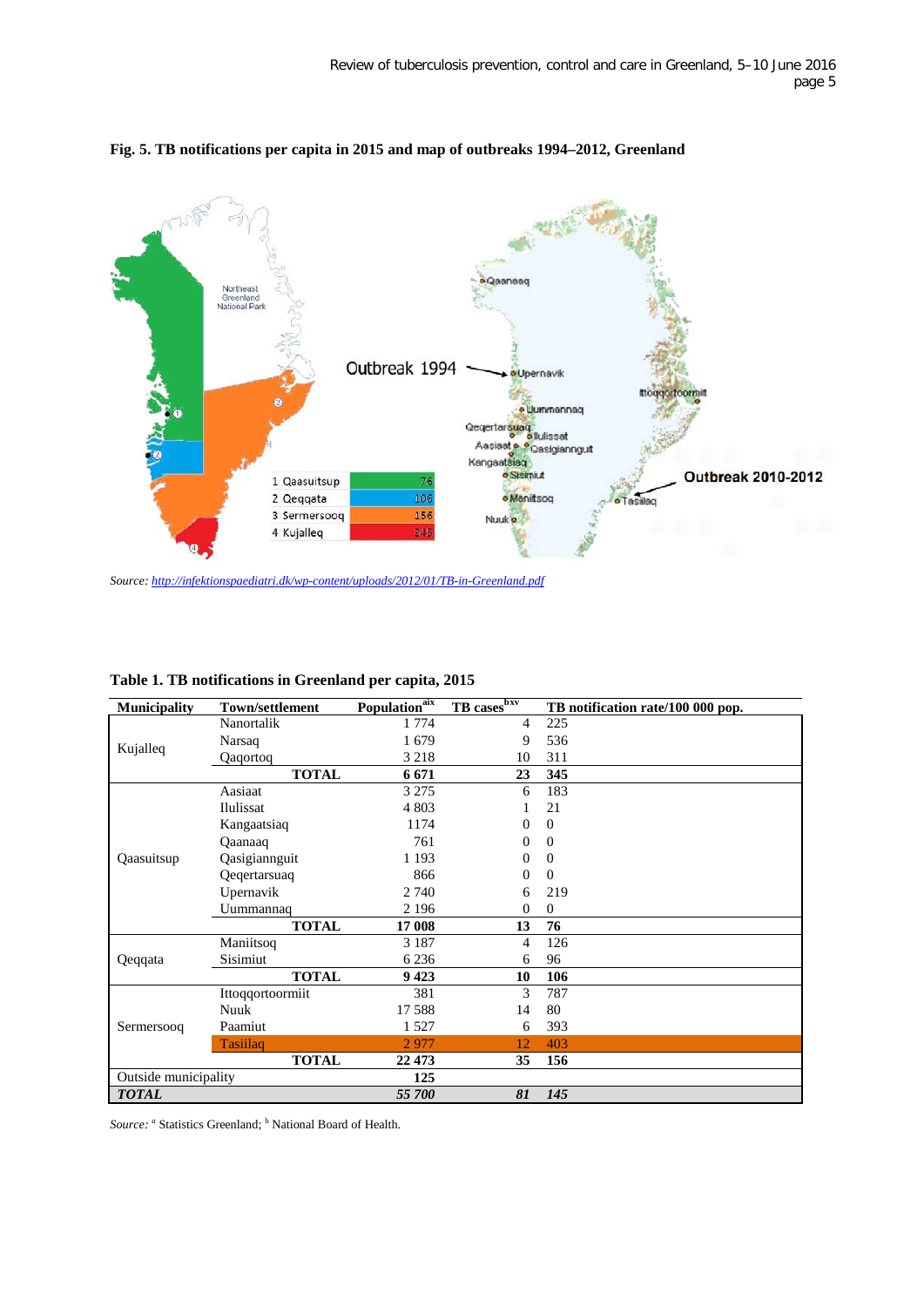Of 81 cases notified in 2015, 74 (91%) were new and 7 (9%) were relapses, 71 (88%) had a pulmonary localization of active TB and 54 (76%) of all new and relapses with a pulmonary localization of active TB (71) were bacteriologically confirmed (Table 2).

**Table 2. TB case distribution by previous treatment history, disease localization and bacteriological confirmation, Greenland, 2015** 

|                                                 |              |            |                | Other previously |              |
|-------------------------------------------------|--------------|------------|----------------|------------------|--------------|
|                                                 |              | <b>New</b> | <b>Relapse</b> | treated patients | <b>TOTAL</b> |
| Pulmonary TB cases, bacteriologically confirmed |              |            |                |                  |              |
| Pulmonary TB cases, clinically diagnosed        |              |            |                |                  |              |
| Extrapulmonary TB cases (all)                   |              |            |                |                  |              |
|                                                 | <b>TOTAL</b> | 74         |                |                  |              |

TB has emerged more often in men than women (ratio 3:2), in old rather than young adults (250 and 232 cases per 100 000 population, respectively), and above all in males aged over 65 years, 15–24 years and 55–64 years (p< 0.005): 296, 288 and 283 cases per 100 000 population, respectively (Table 3, Fig. 6).

|                |                | <b>Cases</b> |              | Population |         |              | Rate per 100 000 by age |        |              |            |
|----------------|----------------|--------------|--------------|------------|---------|--------------|-------------------------|--------|--------------|------------|
| Age<br>(years) | Male           | Female       | <b>TOTAL</b> | Male       | Female  | <b>TOTAL</b> | <b>Male</b>             | Female | <b>TOTAL</b> | $%$ by age |
| $0 - 4$        |                | $\theta$     |              | 2 0 3 6    | 1854    | 3890         | 49                      |        | 26           | 17         |
| $5 - 14$       | 3              | 2            | 5            | 4 0 4 2    | 3850    | 7892         | 74                      | 52     | 63           | 83         |
| $0 - 14$       | 4              | 2            | 6            | 6078       | 5 704   | 11782        | 66                      | 35     | 51           | 7          |
| $15 - 24$      | 12             | 7            | 19           | 4 1 6 9    | 4 0 3 4 | 8 2 0 3      | 288                     | 174    | 232          | 23         |
| $25 - 34$      | 7              | 7            | 14           | 4 3 3 9    | 4 1 8 9 | 8528         | 161                     | 167    | 164          | 17         |
| $35 - 44$      | $\overline{4}$ |              | 5            | 3 4 8 0    | 2 9 0 8 | 6388         | 115                     | 34     | 78           | 6          |
| $45 - 54$      | 7              | 5            | 12           | 5 2 2 4    | 4 4 8 3 | 9 707        | 134                     | 112    | 124          | 15         |
| $55 - 64$      | 11             | 6            | 17           | 3890       | 2912    | 6 802        | 283                     | 206    | 250          | 21         |
| $65+$          | 7              |              | 8            | 2 3 6 3    | 2072    | 4 4 3 5      | 296                     | 48     | 180          | 10         |
| <b>TOTAL</b>   | 52             | 29           | 81           | 29 5 43    | 26 302  | 55 845       | 176                     | 110    | 145          |            |

**Table 3. TB notifications by gender and age, Greenland, 2015**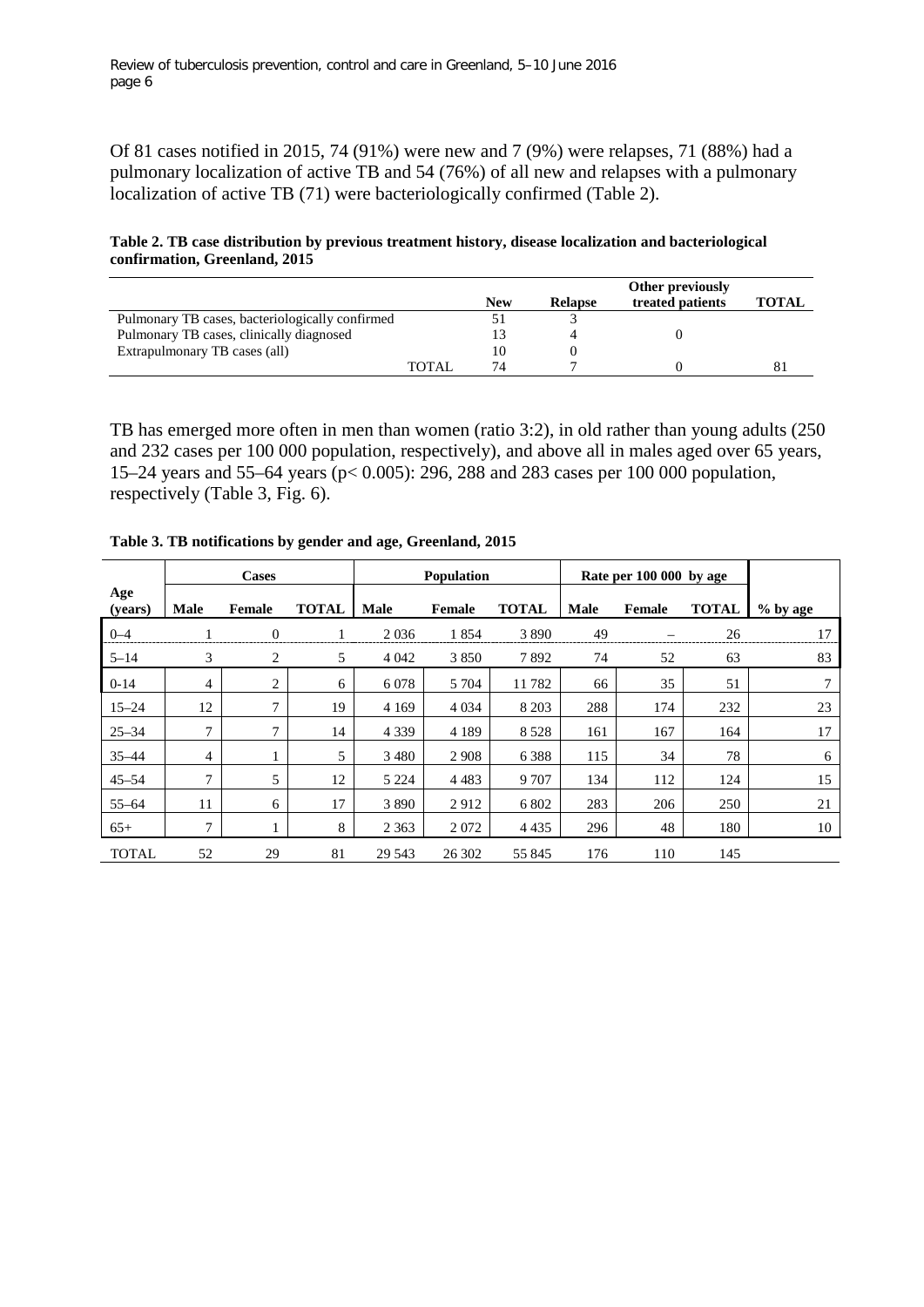

**Fig. 6. TB notifications by gender and age per 100 000 population, Greenland, 2015**

Children become infected more easily than adults and are exposed to infection for only a limited time before diagnosis, whereas adults can carry the infection for a number of years without developing TB. The high number of infected children indicates the active spread of the disease.

Given the challenges of diagnosing and reporting childhood TB cases, the notification rate among children (51/100 000 children) is three times lower than the countrywide average (145/100 000 population).

The bacille Calmette-Guérin (BCG) vaccine was reintroduced in 1997 among all newborns in Greenland. This intervention has led to a decrease in active TB among children.<sup>xvi</sup> In 2011, a cross-sectional survey showed a prevalence of TB infection in school-age children (6–16 years) of 8.4%, with an annual risk of about 1% of infection in Inuits. A strong clustering of infection among siblings, with a 14.2 times higher risk of them contracting the infection from a family member with active TB, indicates high transmission to children. Low maternal education and household crowding were the leading determinants associated with the transmission of TB infection among young Greenlanders.<sup>[xvii](#page-31-17)</sup>

In 2015, TB in children represented 7% of total TB cases, indicating that the health system has a good overall performance in health care for children (benchmark B 1.6: the percentage of children diagnosed with TB is 5–15% in low- and middle-income countries and <10% in high[i](#page-31-18)ncome countries). <sup>xviii</sup> Nevertheless, the low ratio of TB in children aged 0–4 years as compared with those aged 5–14 years (0.25 vs 1.5–3.0 of benchmark 2.3) indicates under-detection in children aged 0–4 years.

## <span id="page-17-0"></span>**Drug-resistant TB**

The incidence of rifampicin-resistant (RR) TB is estimated to be five (four to seven) cases, a proportion of 2.3% and 15% RR-TB among all incident TB cases, or two (range two to three) of the total number of estimated cases of RR-TB in 2015. A continuous surveillance system based on routine drug susceptibility testing established in Greenland met class A performance<sup>xix</sup>, which provides a direct measure of drug resistance. Despite the good surveillance performance, one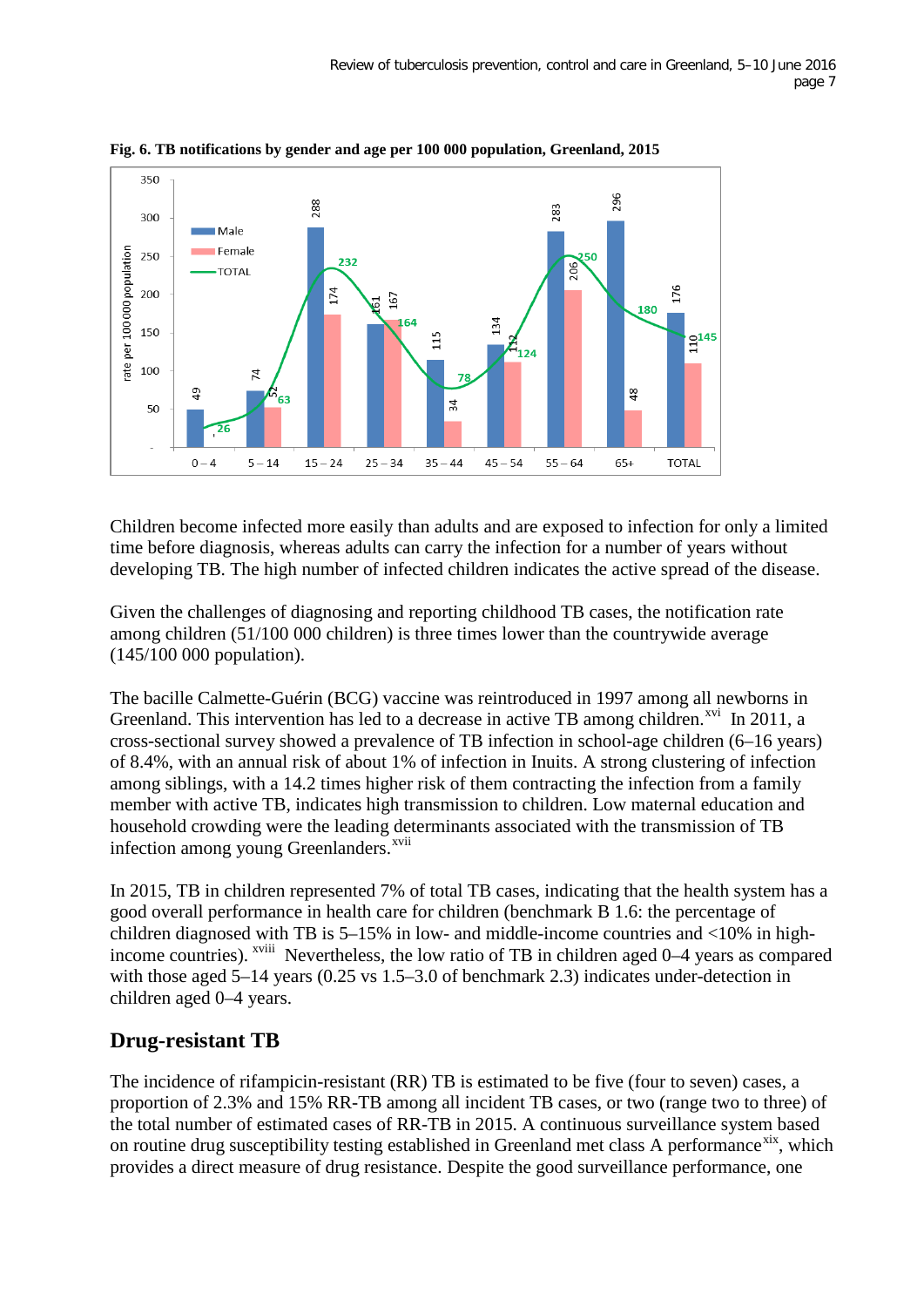RR-TB case was detected by the NTP in 2014, meaning that two missing MDR-TB cases could be among the 11 TB cases that emerged in Greenland and remain undetected.

## <span id="page-18-0"></span>**HIV/TB co-infection**

No HIV was estimated in 2015 among emerging incident TB cases and none was detected among the individuals offered HIV testing. HIV testing is done when requested by a patient or by a physician in response to clinical signs or in the framework of HIV contact investigations. The most recent TB/HIV case was detected in 2014.

#### <span id="page-18-1"></span>**Treatment outcome monitoring**

Treatment outcome monitoring data became available after an amendment to the TB recording and reporting tools in 2010.<sup>[xx](#page-31-20)</sup> Of the 99 (100%) cases enrolled in treatment in 2014, 68% were successfully treated, far below the global target of 90% (Fig. 7). Of serious concern are the high failure and not evaluated rates of 12% and 15%, respectively, which should be addressed by strengthening direct observation of treatment, using new models of care such as community involvement, incentives and enablers for treatment adherence and digital health elements (video directly observed therapy).



#### **Fig. 7. Treatment outcomes among all new and relapse cases notified in 2014**

## <span id="page-18-2"></span>**Governance and stewardship**

The government is strongly committed to TB prevention and control, as reflected by its request to WHO for a programme review, its high-level participation in the review, prioritization of funding and ensuring of TB services. The municipalities, education sector, prison services and maritime sector all interact. TB services are provided free to all citizens and are close to patients. TB and HIV posters have been developed and a book for children and other communication materials are available in the local language and Danish.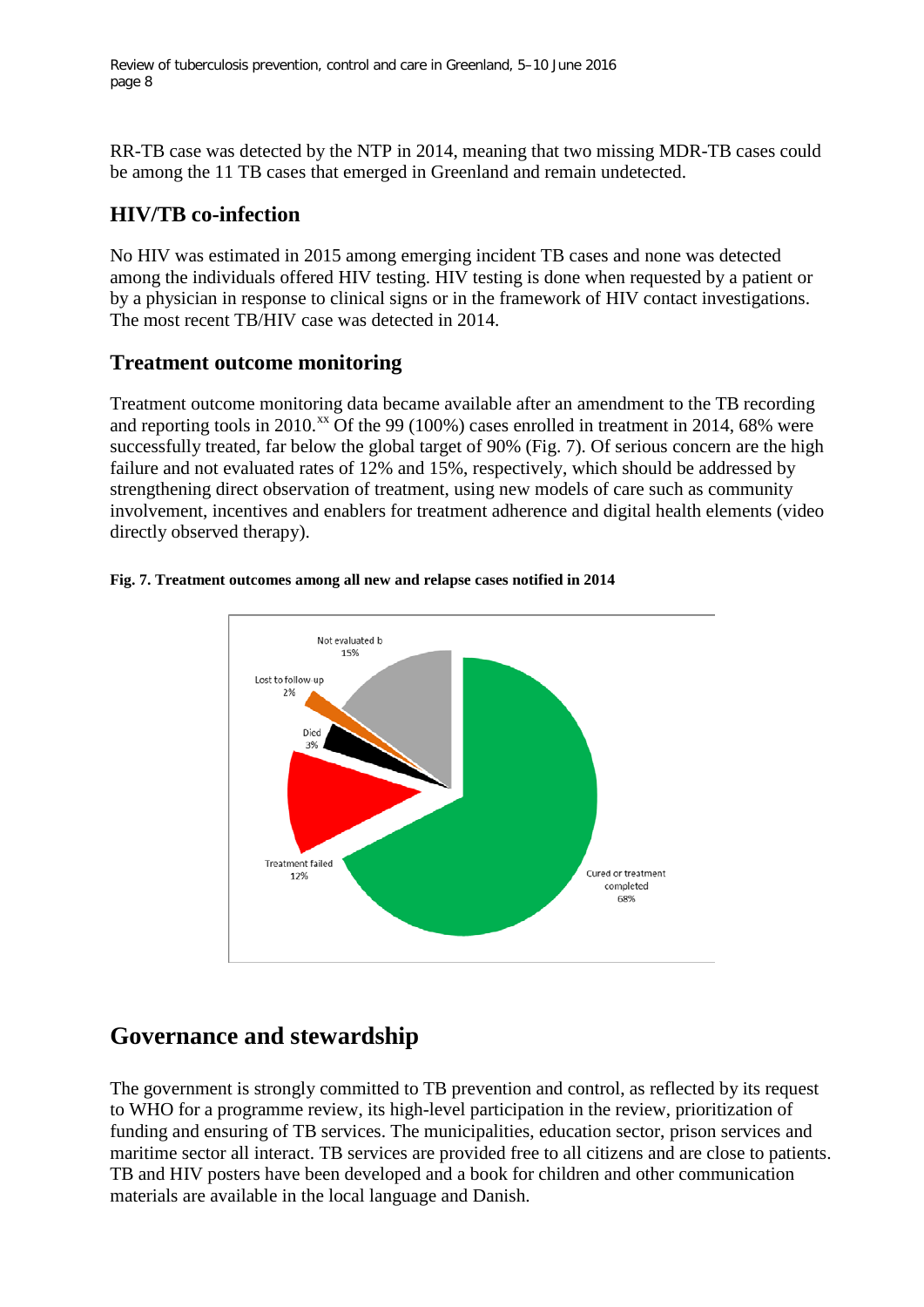The National Board of Health is responsible for developing guidelines. An online training module: Tuberculosis Manual is available on http://manualen.tb.gl/. The manual is an integrated to the health system intranet interactive website in Danish and Greenlandic containing background information about the disease and its historical course, its diagnosis and treatment and contact-tracing (www.tuberkulose.gl). The website provides guidance on how to take and deal with samples and how to tackle problems. Leaflets and other material can be downloaded. The manual, which was initially used for a TB seminar for TB coordinators in March 2011, consolidates and supplements existing guidelines and information. It is aimed at all health workers, especially TB coordinators. Community involvement is limited and, in TB prevention and control, almost non-existent. In one of the schools visited the head teacher, who was not aware of the transmission mode of TB, did not think TB was a priority in the face of other social problems. The nurse at a municipality visited used to work as a TB nurse and was fully aware and engaged in the social welfare link to health.

## <span id="page-19-0"></span>**Recommendations**

The team made the following recommendations.

- 1. Internal and external partnerships should be continued.
- 2. The practice of systematic intersectoral collaboration at national level and in the field should be implemented, including: (i) the health care, social protection and education sectors, and (ii) laboratory expertise in the central TB coordination group and consideration of cooperation with and inclusion of expertise from the national reference laboratory.
- 3. The national action plan should be updated in line with the global End TB strategy and TB Action Plan 2016–2020.
- 4. Work should continue on legislation to limit alcohol consumption and stimulate healthy lifestyles.
- 5. The possibilities should be explored for engaging members of communities (such as former patients) in advocacy and social mobilization.

# <span id="page-19-1"></span>**Human resources development**

National and regional TB teams have been established with highly motivated staff, although there is a high turnover. Health aides are a good example of how to strengthen the capacity of the Inuit population. They represent a front line of health care delivery in the fields, acting in the health aids point in the settlements.

## <span id="page-19-2"></span>**Recommendations**

The team made the following recommendations.

- 1. Building on the example of health aides, collaboration horizontally (through regional teams including local authorities, social services, industry and the health care system) and vertically (between national and regional teams) should be continued and strengthened.
- 2. More Inuit staff should be engaged by further expertise-building and delegation of capacities to, for example, regional TB nurses and coordinators.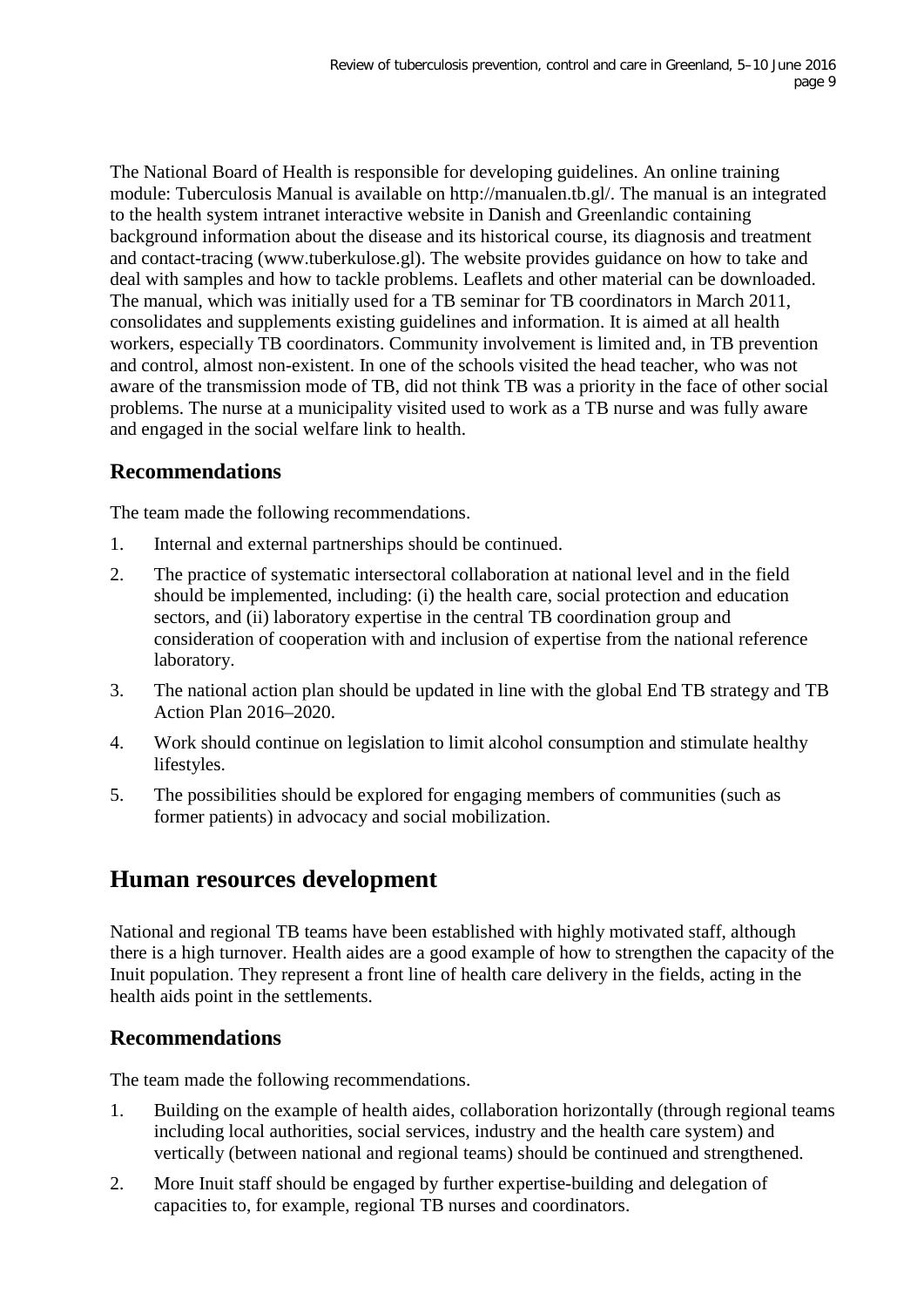- 3. Webinars should be organized for staff, conducted jointly with WHO and/or other partners such as the State Serum Institute national reference laboratory in Copenhagen, the Danish Lung Association and the European Respiratory Society.
- <span id="page-20-0"></span>4. Health care staff in settlements should be informed about the national TB action plans.

# **TB case detection and laboratory**

The purpose of active TB case detection is to identify all active TB cases as early as possible in the interests of both individuals and society. When a case is detected promptly, the individual can benefit from TB treatment which can stop the progression of the disease and potential complications and can lead to a successful outcome. Society can benefit from reduced active transmission and thus a reduction in the number of new TB cases.

The role of laboratories is to assist clinicians in the diagnostic process, usually by microscopy, polymerase chain reaction (PCR) of DNA and culture-based methods and, in some cases, by interferon-gamma release assay (IGRA). Ideally, the diagnostic method should be fast (microscopy and PCR) so as to find cases early, and sensitive (culture) so as to find all cases. The diagnostic method should also provide information on the exact species of BCG (*M. tuberculosis, M. bovis* or *M. bovis*) and it should be able to detect and distinguish TB from disease caused by non-tuberculous mycobacteria. The diagnostic methods used should also give information on susceptibility patterns to avoid incorrect treatment and transmission of resistant strains. Ideally, the methods should also reveal information on transmission patterns and identify potential laboratory cross-contamination. Finally, diagnostic procedures should always be assured using a quality management system (such as standard 15189 of the International Organisation for Standardization) or the recommendations in the WHO Guide for the Stepwise Laboratory Improvement Process towards Accreditation in the African Region.

## <span id="page-20-1"></span>**Findings**

The team observed the following achievements during their visit since the recommendations in the NTP review of 2010.

- A new PCR-based algorithm using GeneXpert technology has been implemented in Nuuk allowing faster PCR-based diagnostics in the capital region. The introduction of this automated PCR system protects the laboratory staff by reducing the hands-on workload.
- The diagnostic criteria for Greenland have been reviewed and published (most recently in April 2013) with the intention of making early diagnoses, ensuring the use of the most upto-date methods and preventing misinterpretation by staff, especially at posts where there is a high turnover of personnel.
- The majority of PCR-positive TB cases are subsequently cultured allowing for DST, species identification/verification and genotyping.
- The Pipalik telemedicine technology has been installed in all hospitals and settlements with more than 50 inhabitants. This new technology, demonstrated during the review, seems to offer an excellent opportunity to get advice quickly on difficult cases, including diagnostic procedures and interpretation of results.

The team also observed the following challenges.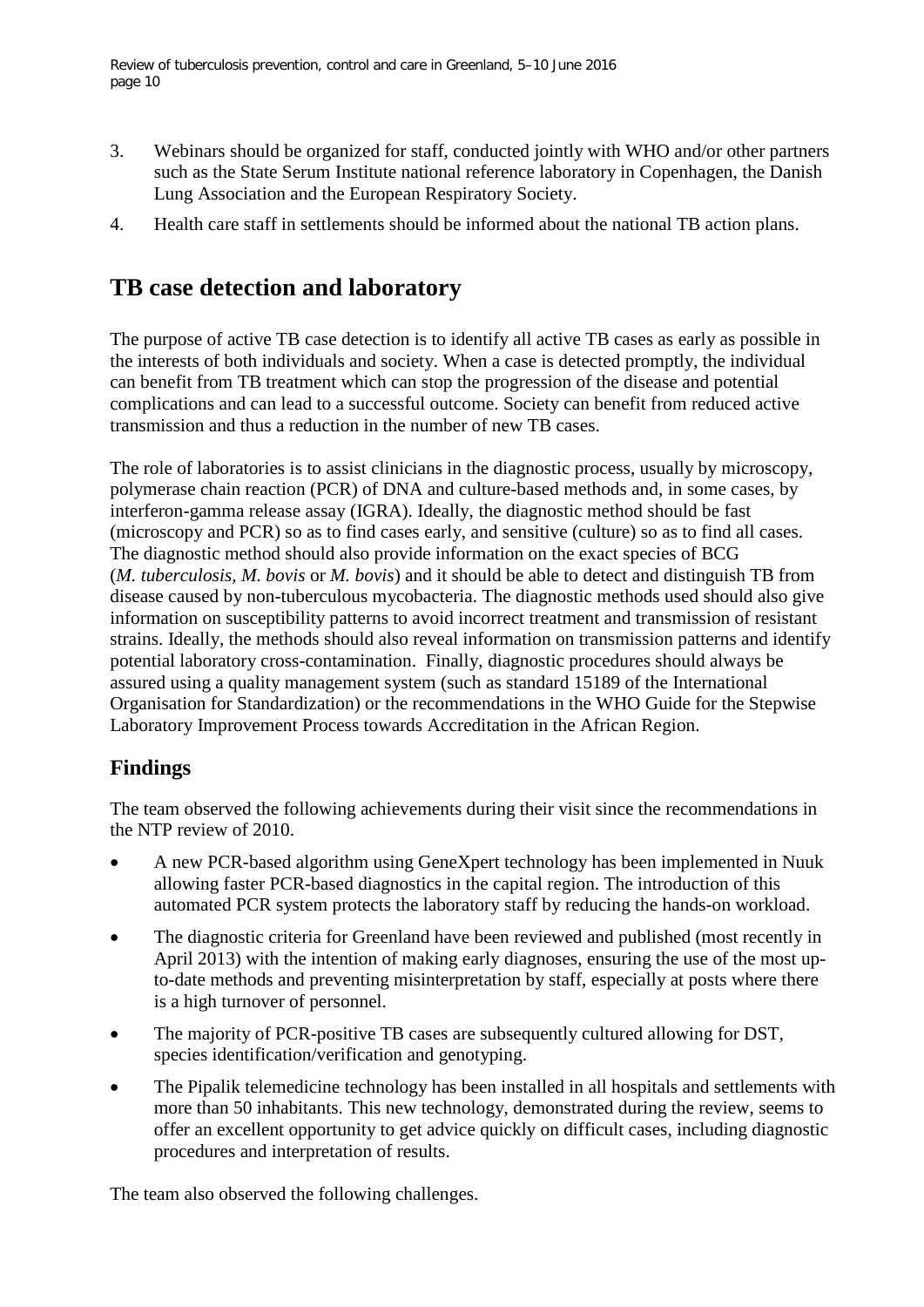- The diagnostic algorithm for pulmonary tuberculosis (flow-chart) systematically includes IGRA for diagnosing active TB.<sup>[xxi](#page-31-21)</sup> IGRA does not, however, distinguish active TB from latent infection. In addition, the sensitivity of IGRA is only approximately 85%. In a TB high-incidence area such as Greenland, latent *M. tuberculosis* infection is frequent. Thus, a positive IGRA result does not really help to diagnose active TB. Conversely, a negative IGRA result cannot be used to exclude active TB given the relatively low sensitivity. Also, the most severe TB cases are sometimes IGRA-negative due to an impaired immune response.
- Depending on the IGRA (and X-ray) result, the diagnostic algorithm for pulmonary TB (flow-chart) systematically includes three samples of sputum at diagnosis for PCR analysis. The majority of PCR-positive TB cases are, however, detected in the first PCR, which is why the next two tests can be prioritized for culturing.
- Cultures which are more sensitive than PCR are not routinely included in the diagnostic algorithm for pulmonary tuberculosis.<sup>[xxii](#page-31-22)</sup> By not including cultures routinely in the initial diagnostic algorithm, early TB cases and other TB cases with less advanced disease can be missed. Thus, a "PCR-based-only" diagnostic algorithm can unintentionally result in TB cases found at a later stage of their disease with more severe complications for the individual and with a higher level of transmission to others.
- As mentioned above, GeneXpert PCR technology has been implemented in Nuuk allowing for fast PCR-based diagnostics in the capital region. This relatively easy to operate technology has not, however, been implemented or made accessible in the towns or outlying settlements. Thus, from most areas of Greenland, specimens still need to be collected, labelled, packed and shipped to Nuuk to be analysed. The team could not find statistics of the numbers of samples sent and responses received.
- The GeneXpert PCR technology implemented includes a genotypic test for RR (proxy for MDR-TB). However, as RR is nearly non-existent in Greenland, the positive predictive value of the test in this setting is low, so to avoid unnecessary, costly and potentially dangerous treatment of false positive MDR-TB cases, it is important that all PCR results are confirmed by culture. This also applies to the detection of other types of resistance, for example to isoniazid, which is more frequent in Greenland. If isoniazid resistance is overlooked, rifampicin will be given as monotherapy in the continuation phase of the treatment, which can create MDR-TB cases.
- Equipment for analysing blood (basic blood tests, especially liver enzymes) in Tasiilaq should be renewed. In the Kujutta area there is no possibility of having liver enzymes analysed within a day; this needs to change.
- The collaboration agreement between the Greenlandic government and the WHO supranational TB reference laboratory at the State Serum Institute in Copenhagen (which supports Greenland) has not yet been signed.

## <span id="page-21-0"></span>**Recommendations**

The team made the following recommendations.

- 1. Discontinue systematic IGRA testing for active TB.
- 2. Only one of the initial three expectorates for GeneXpert PCR should be used; the other two initial expectorates should be prioritized for culturing. Alternatively, the yield of two cultures versus two PCR analyses should be compared in a diagnostic pilot study. For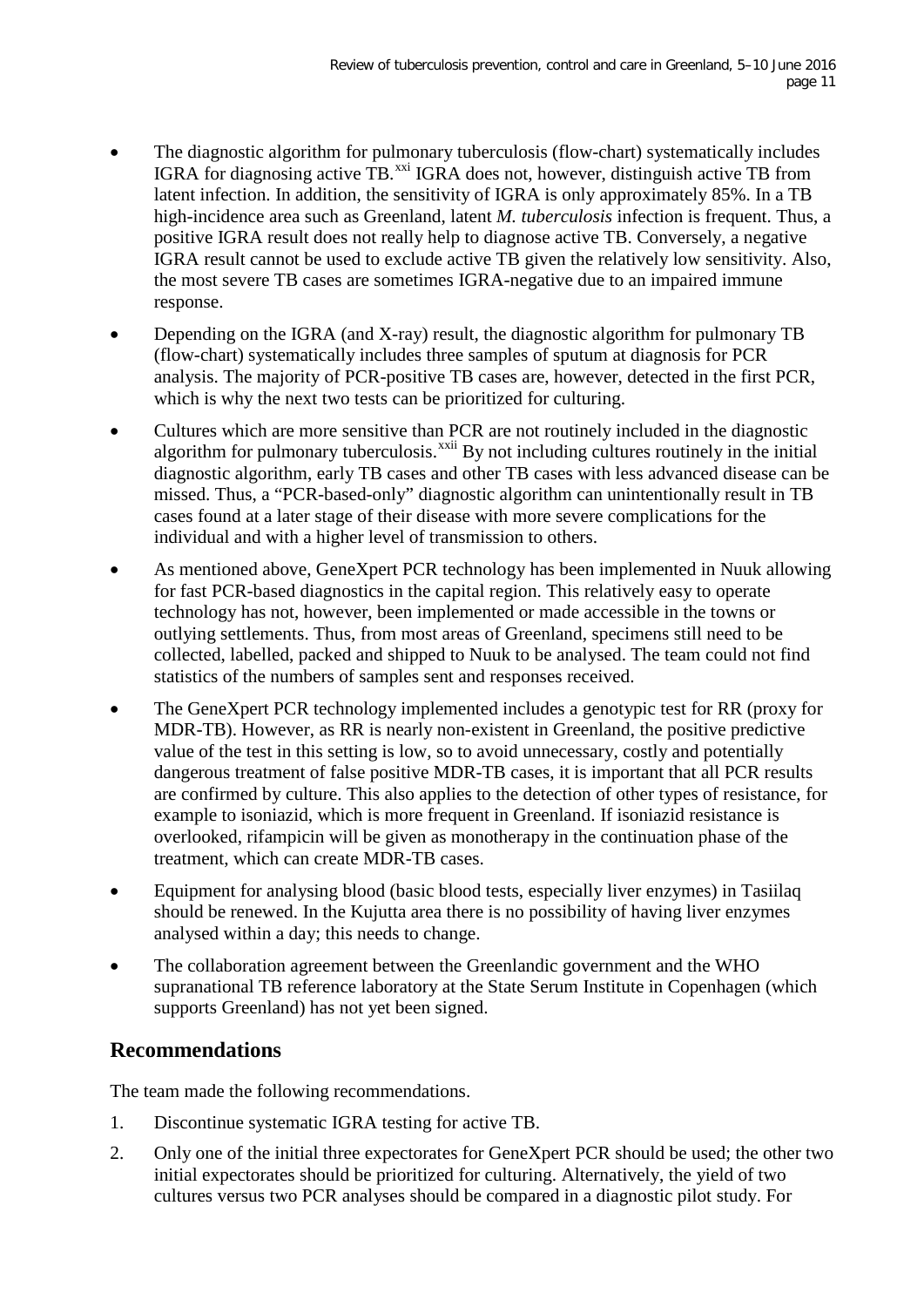example, in the first half year, two cultures and one PCR should be done and in the next half year, one culture and two PCR should be done and the results compared. After that, the algorithm that identifies most cases (and most cases at an early disease stage) should be used.

- 3. PCR rapid diagnostics should be rolled out in the four regional hospitals and Tasiilaq hospital in East Greenland, taking into account the available staff capacity and capability. Consideration should be given to using the new GeneXpert equipment, particularly the mobile version (Omni or Ultra).
- 4. Consideration should be given to formalizing th[e](#page-31-23) agreement between Greenland and the WHO supranational TB reference laboratory.<sup>xxiii</sup>

## <span id="page-22-0"></span>**TB treatment and case management**

Many doctors are in Greenland for short periods of time and have limited experience of clinical management of TB since they usually come from a low-incidence country such as Denmark, so it is often the TB nurse who reports the TB treatment outcome. The guidelines produced by the National Board of Health and revised in April 2013 describe how to treat active TB cases, how to conduct TB contact-tracing and how to manage latent TB treatment. Where cases are not complicated, treatment in hospital is normal during the first one or two weeks, followed by outpatient treatment under the care of the doctor and TB nurse/TB coordinator.<sup>[xxiv](#page-31-24)</sup>

At national level, the functions of ensuring overall TB care in Greenland and practical implementation of the national TB strategy are responsibility of the Agency for Health and Prevention, with a member of staff designated the TB consultant acting as NTP manager. He/she operates in close collaboration with the national TB nurse. The consultant is also responsible for managing the treatment of particularly complicated TB cases throughout Greenland, such as TB meningitis, TB of bones and joints and MDR-TB.

In the sites visited, patients were being put on appropriate treatment, including the correct dosage of medicine. At the time of visit, only two MDR-TB patients were undergoing treatment. The MDR-TB treatment regimen included moxifloxacin, ethionamide, pyrazinamide and myambutol. Case-holding is a challenge due to patients receiving up to one month of unsupervised treatment, with no peer support or community involvement. The health aide at the settlement or the TB nurse is responsible for directly observed therapy, which is rarely used because of cultural and geographical factors. Anti TB-drugs are often given on weekly basis.

Rapid screening (in less than 24 hours) for liver toxicity was not available at all the facilities.

## <span id="page-22-1"></span>**Recommendations**

The team made the following recommendations.

- 1. Regular follow-up should be enhanced among vulnerable patients and groups by engaging people such as family members or social workers to ensure patients' active adherence to TB treatment.
- 2. The possibility of screening for liver enzymes should be assured.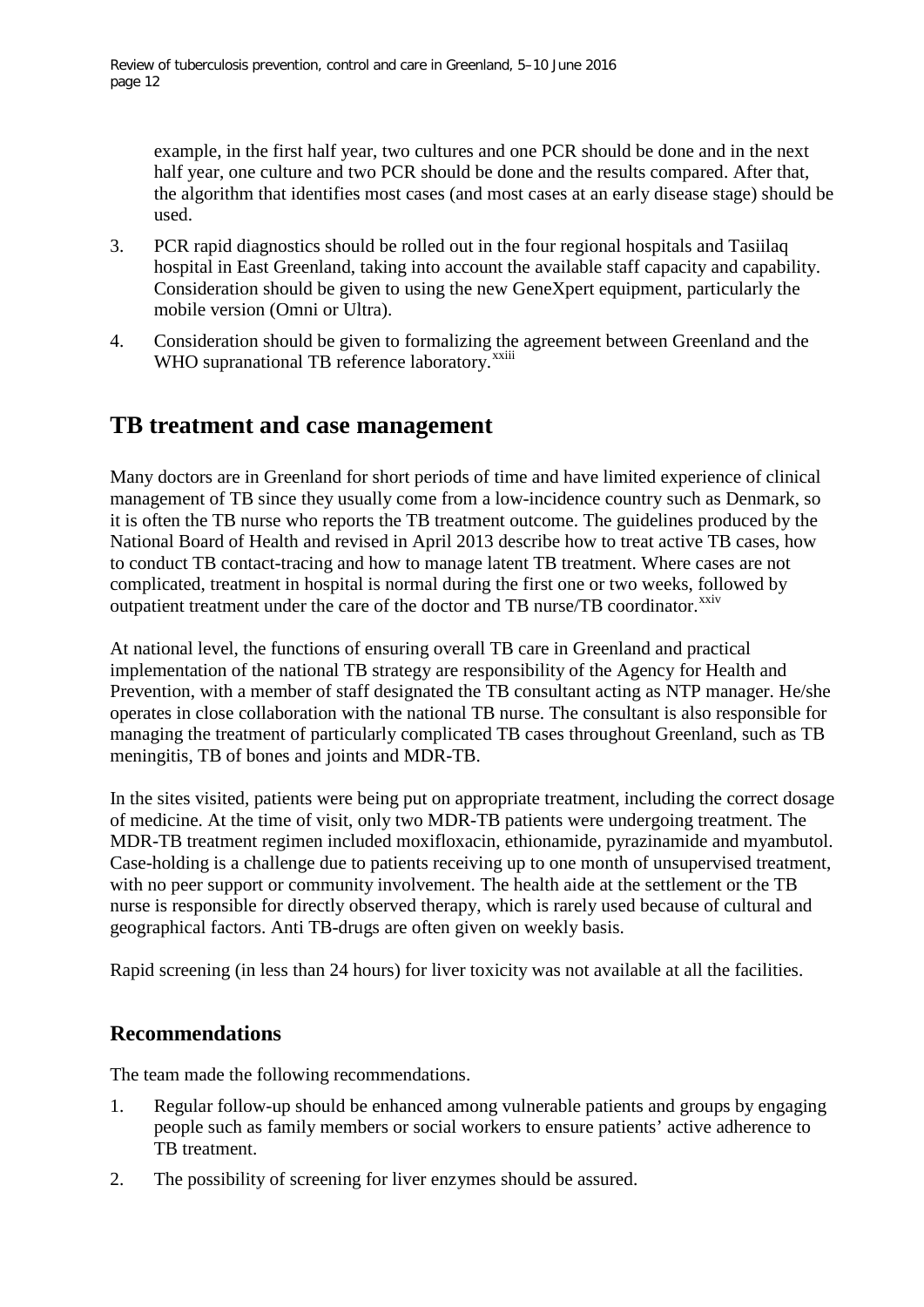# <span id="page-23-0"></span>**Latent TB infection**

The purpose of a diagnosis of latent TB infection is to eliminate the risk of conversion to active TB which could threaten the health of the individual and risk transmission more widely. Detection of latent TB infection in a high-incidence country raises a number of questions, including with regard to treatment. The total number of cases in Greenland for latent TB infection was reported to be 80–100 per year in the period 2013–2015. The treatment used is isoniazid for six months. In Kulusuk, Kuummiut, Tasiilaq and Tiniteqilaaq the vast majority of patients (22/28) were aged between 5 and 14 years. In the same period alone in Tasiilaq there were 68 cases of TB (80% confirmed bacteriological).

Screenings of schoolchildren with quantiferon were carried out during the 2007–2008 and 2010– 2011 academic years. A total of 3723 schoolchildren from the 2007–2008 academic year up to and including the 2009–2010 academic year (73% of the total) were screened. In 2009–2010, 14% of those in the 10th grade were positive.

Cases of latent TB infection have been found. Those treated according to the national protocol are close contacts and recent infection in individuals aged under 19 years that shows a quantiferon test positive results. Taking into account the high number of active cases among children and young people (0–15 years) and old people (aged >50 years), a high transmission rate should be estimated.

## <span id="page-23-1"></span>**Recommendations**

The team made the following recommendations.

- 1. Active case-finding should be intensified, both for finding latent infection and active disease. The focus should be on the contacts of an index patient.
- 2. Consideration should be given to embarking on 12 doses of rifapentine-isoniazid weekly preventive treatment.<sup>[xxv](#page-31-25)</sup>

# <span id="page-23-2"></span>**Surveillance, response monitoring and operational research**

The TB recording and reporting system is built in commercial software that is operating an SQL server and represented by a web-based central database with an external secured bridge for data interoperability. About 70 variables document the status of TB patients notified by the system in the following categories: time, place, gender, age, previous history, disease localization and treatment outcomes. Nevertheless, bacteriological test results, such as Xpert MTB/RIF test, culture, LPA and conventional DST remain unlinked. The database does not contain social determinants or risk factors.

The database is accessed by field doctors and its quality control and maintenance is provided by the national TB nurse. Online data visualization is limited, so the core epidemiological status and trends are based on the extracted linear database (cohort analysis). Content coverage of the core variables is complete and matches the field hospital registers that provide evidence with no under-notification. Nevertheless, under-detection is estimated at  $12\%$  (range  $0-25\%$ ).<sup>xii</sup> The database is under continuous development and is not linked with the electronic health records system or the vital registration system. The TB electronic register also records data on all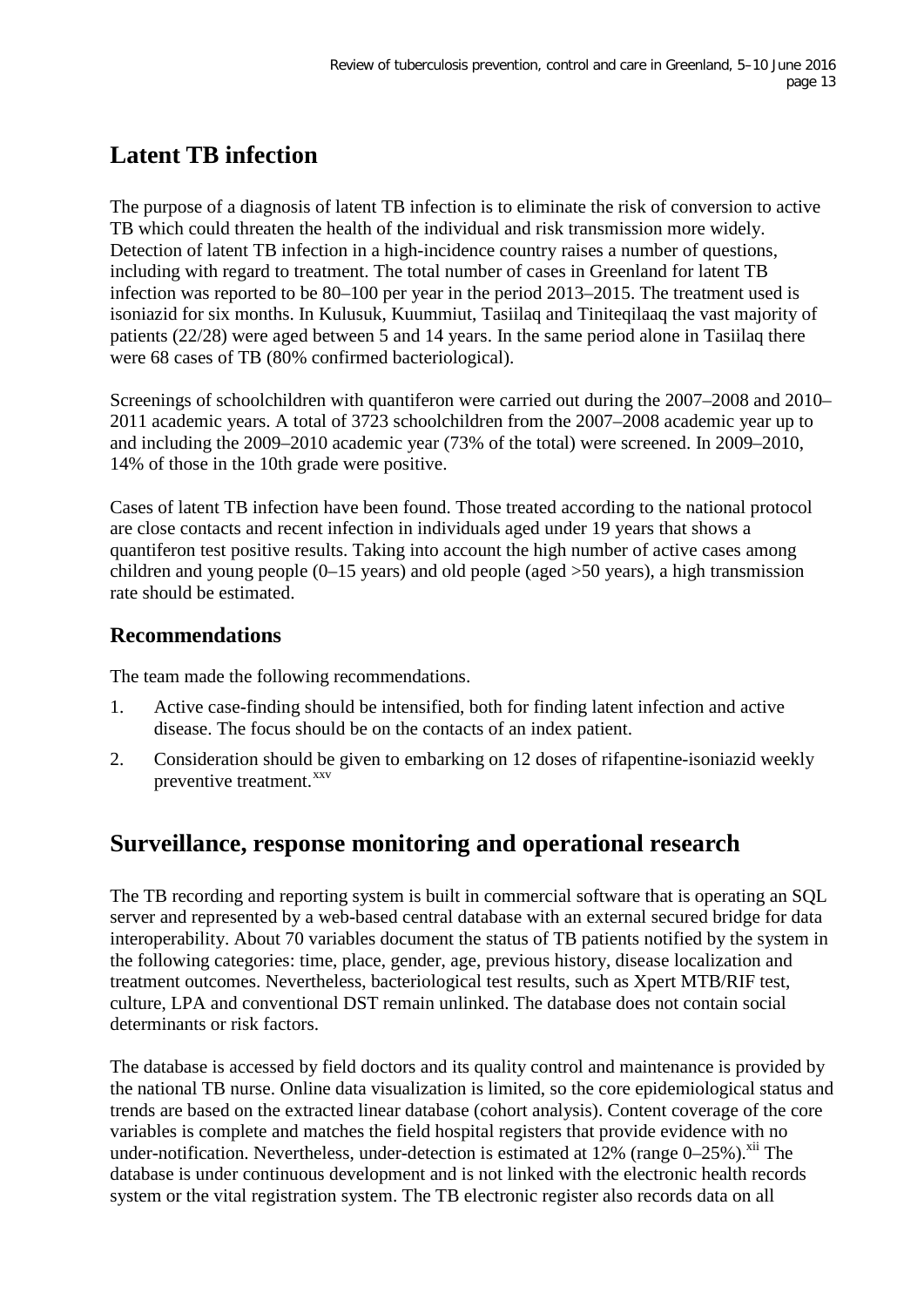contacts screened and detected, including latent TB infection, as well as their treatment outcomes.

In late 2015, the central TB team established a group of field focal points/coordinators who, in a national monitoring and evaluation framework supervise the files and run mentoring visits in the health care facility under their geographical jurisdiction. A supervision checklist remains to be developed, however, as does a workshop to build expertise in monitoring and evaluation.

#### <span id="page-24-0"></span>**Recommendations**

The team made the following recommendations.

- 1. A definition should be established (using the ICD 10 code) in the national health records database to identify TB suspects for resource planning, management and performance evaluation of the case finding.
- 2. The health record card system should be amended by including BCG-related fields (date, series) to ensure the accountability and monitoring of vaccination of newborns.
- 3. A data exchange should be established between the TB electronic register and the vital registration system, the laboratory database at the State Serum Institute and the social care register to avoid duplication and ensure the interoperability of data.
- 4. Social determinants should be added to the TB register.
- 5. Field supervision should be established for field performance evaluation and on-the-job mentoring (at least once a year and on an ad hoc basis when necessary).
- 6. A set of supervision checklists should be developed and a mentoring workshop should be established for the monitoring and evaluation regional focal point.
- 7. Online visualization of data should be developed.
- 8. Two impact indicators (TB notification and TB mortality rates), one outcome indicator (treatment success rate) and two output indicators (first-line drug susceptibility testing coverage and RR-TB prevalence rates) should be included in the list of health care facility performance indicators.
- 9. The social determinants leading to active TB and unfavourable treatment outcomes should be assessed.
- <span id="page-24-1"></span>10. A pilot project should be run on video-observed treatment.

## **TB care services for risk groups**

Since 2013, targeted screening of homeless people in Nuuk has been carried out in collaboration with the administration of shelters and a nongovernmental organization (Salvation Army). This has been combined with information for users and local staff on the subjects of TB prevention and care and overall hygiene. Active TB cases have been detected.

This was followed up in 2013 and 2014 by contact-tracing among the crews of trawlers working along the west coast. TB coordinators from different hospitals worked together when the trawlers were in port to diagnose TB and ensure effective treatment.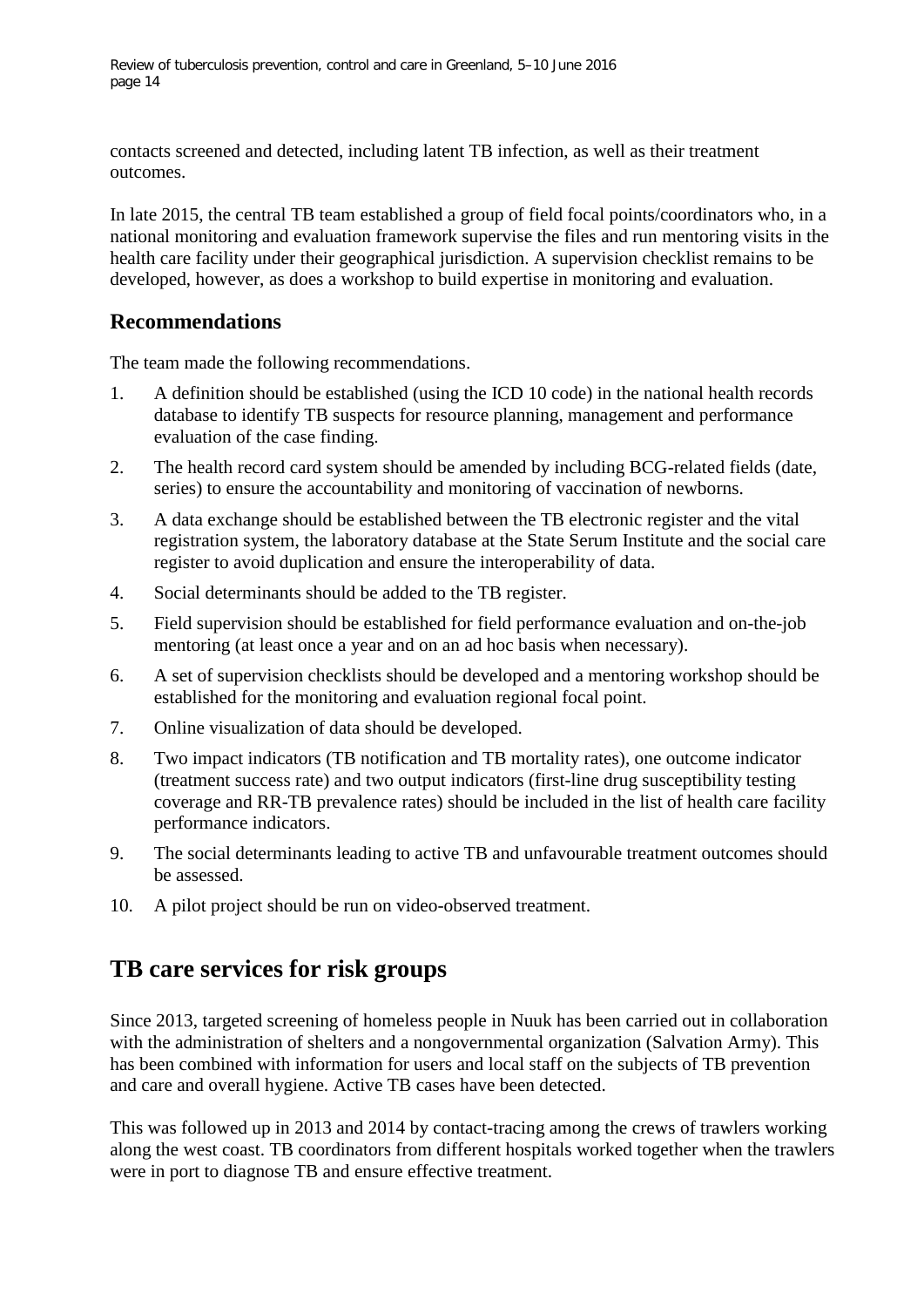At present no screening is envisaged for people going into prison, even though in other parts of the Region TB is often several times higher among prisoners than in the civilian sector.<sup>[xxvi](#page-31-26)</sup> In the prison visited, the facilities were fine for the inmates and did not seem to promote a high transmission rate. The high rate of alcohol consumption, however, is worrying: alcohol use increases the risk of active TB development and alcohol and illicit drug abuse can increase the risk of poor adherence to treatment.

There has been a sharp increase in sexually transmitted infections. Although HIV/AIDS numbers are currently low (two newly detected cases of HIV infection in 2014 and five in 2015), experience in other settings shows trends in HIV/AIDS following those of sexually transmitted infections.

## <span id="page-25-0"></span>**Recommendations**

The team made the following recommendations.

- 1. Pre-entry screen[i](#page-31-27)ng should be provided for prisons.<sup>xxvii</sup>
- 2. Work should continue on legislation to limit alcohol consumption and stimulate a healthy lifestyle.
- 3. Active and latent TB case-finding should be ensured among PLWH. (for LTBI please refer to LTBI section)

# <span id="page-25-1"></span>**Childhood TB management**

A substantial number of children live in homes for pupils in the towns. They are considered vulnerable and a risk group for TB transmission and active TB development. National TB guidelines recommend preventive treatment for young people aged under 19 years with a positive IGRA after the exclusion on active TB.

<span id="page-25-2"></span>All newborns are vaccinated with BCG. Paediatric formulations are available and used in Nuuk.

#### **Recommendations**

The team made the following recommendations.

- 1. Local authorities should be involved in awareness of TB and individual contact-tracing (pupil/student homes and schools, municipal administrations).
- 2. Children moving to Greenland and children staying more than three months in Greenland should receive BCG inoculations.

# <span id="page-25-3"></span>**Anti-TB medicines, vaccine, equipment and supplies**

All treatment (pharmaceutical) including treatment against TB is free in Greenland. There has not been reported any delivery problems neither to the central pharmacy in Nuuk, to the regional hospitals or the settlements. Standard regimens are used and followed and treatment outcome is registered. Medication for two full treatment regimens was present in every settlement. No drug supply interruptions were noticed, even among far isolated settlements.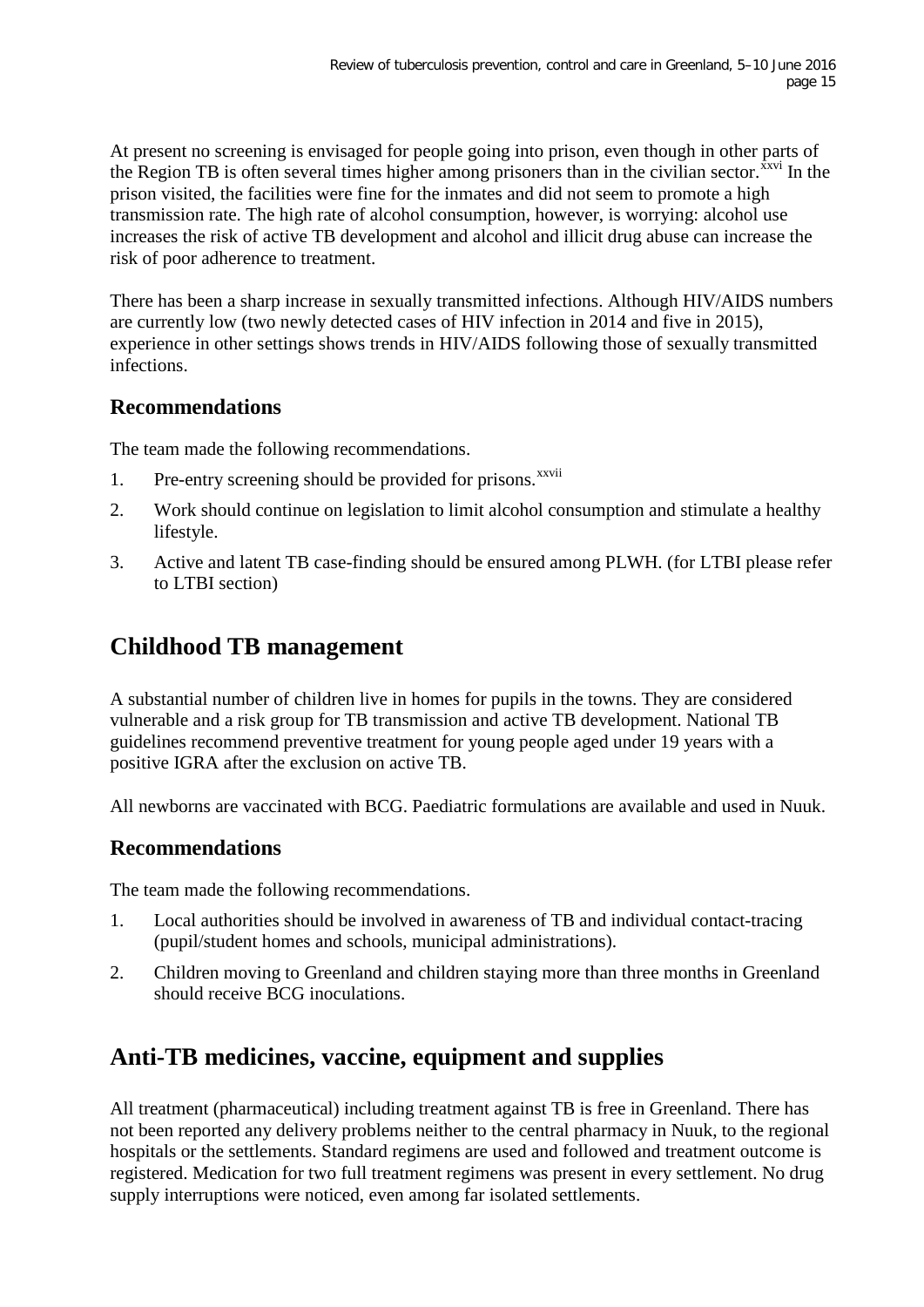The anti-TB drugs are usually prescribed in four fixed-dose combinations during the intensive phase of treatment. For the continuation of treatment Isoniazid and Rifampicin are given in separate tablets.

The number of BCG vaccinations in Greenland matches the number of births, and forecasting is based on the population prospects provided by the State agency of Greenland. The vials with vaccine contain up to 20 single doses.

BCG is included in the national calendar of vaccination. Vaccines supply was conventionally provided from the State Serum Institute, however for the last two years due to the production sustention, BCG was procured from China. Currently all forecasted medicines, vaccine and laboratory supplies (including Genexpert) are available at Queen Ingrid's Central Hospital, Nuuk.

# <span id="page-26-0"></span>**Infection control**

Infection control is the responsibility of the National Board of Health and the Hygiene Commission in Greenland in coordination with the Central Unit for Hospital Hygiene at the State Serum Institute in Denmark.

The national guidelines describe: (i) contact-tracing for each active TB case; (ii) active pulmonary TB patients to be isolated for one week from the start of effective treatment and two weeks if they are found with extensive parenchyma lesions with caverna on X-ray; and (iii) which cleaning procedure should be followed.

Good mechanical ventilation was available in the waiting area of Tasilaq hospital, although TB patients were admitted to the general hospital (including the maternity ward). No upper room shielded UVGI was available. Although the patients shortly after put on treatment would not be highly contagious, there is always a risk of drug resistance and treatment failure. In this case the hospital staff and other patients and visitors are put at risk. Negative pressure ventilation with HEPA filter is a heavy investment which needs maintenance.

## <span id="page-26-1"></span>**Recommendations**

The team made the following recommendations.

- 1. In addition to administrative measures, infectious cases and those starting treatment early should be separated.
- 2. Consideration should be given to installing UVGI (upper room shielded) in facilities to which patients are admitted.
- 3. Health care staff should be provided with P2 respirators in case they have to examine TB patients who have not yet smear or culture converted (P3 for MDR/XDR suspected).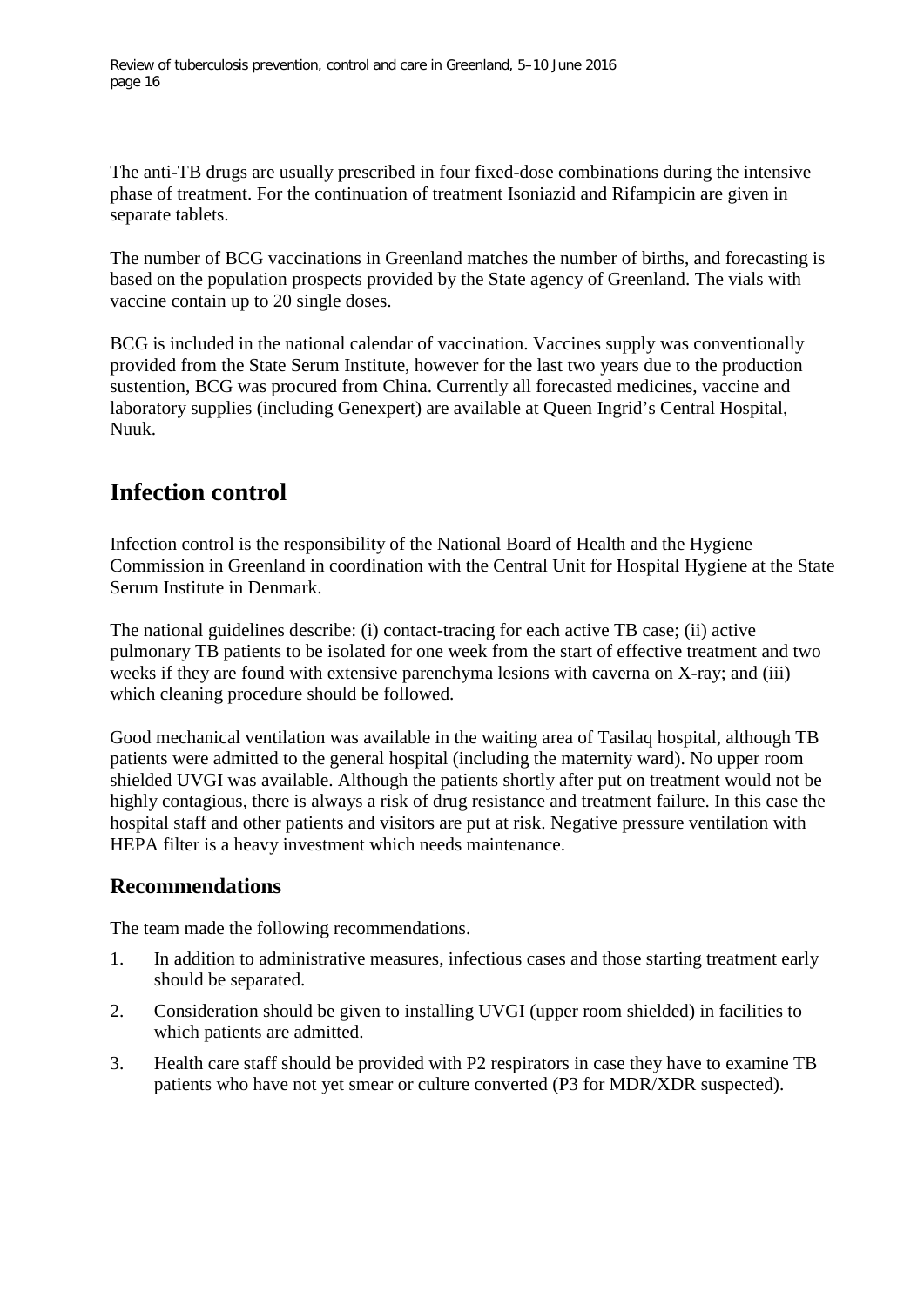## *Annex 1*

## PROGRAMME

<span id="page-27-1"></span><span id="page-27-0"></span>

| Sunday 5 June, Tasiilaq          |                                                                                                 |  |  |  |  |  |  |  |
|----------------------------------|-------------------------------------------------------------------------------------------------|--|--|--|--|--|--|--|
| $09:45 - 12.30$                  | Welcome and presentation Henrik Trykker and Masoud Dara                                         |  |  |  |  |  |  |  |
|                                  | -Greenlandic health system Anne Marie Ulrik                                                     |  |  |  |  |  |  |  |
|                                  | -Health in Greenland, TB history and previous TB strategies Henrik Trykker                      |  |  |  |  |  |  |  |
|                                  | -Recommendation from the WHO report of the country visit in 2010                                |  |  |  |  |  |  |  |
|                                  | -TB current policy in the European Region                                                       |  |  |  |  |  |  |  |
|                                  | -TB -strategy 2012-2016 Rikke Bruun de Neergaard                                                |  |  |  |  |  |  |  |
|                                  | -Diagnostic methods in Greenland, TB treatment, latent TB Allan Gelvan                          |  |  |  |  |  |  |  |
|                                  | -Epidemiological data review Rikke Bruun de Neergaard                                           |  |  |  |  |  |  |  |
|                                  | -(TB and children) Rikke Bruun de Neergaard                                                     |  |  |  |  |  |  |  |
|                                  | -Discussion                                                                                     |  |  |  |  |  |  |  |
|                                  | -Closing remarks Masoud Dara and Henrik Trykker                                                 |  |  |  |  |  |  |  |
| Monday 6 June, Tasiilaq          |                                                                                                 |  |  |  |  |  |  |  |
| $09:00 - 13:00$                  | Visit to Tasiilaq Hospital. Meeting with the hospital management, regional TB doctor and nurse. |  |  |  |  |  |  |  |
|                                  | Welcome and presentation on TB management in Tasiilaq and settlements by Hans Chr. Florian      |  |  |  |  |  |  |  |
|                                  | Visit to the hospital:                                                                          |  |  |  |  |  |  |  |
|                                  | -laboratory service and procedure                                                               |  |  |  |  |  |  |  |
|                                  | -radiology service and procedure                                                                |  |  |  |  |  |  |  |
|                                  | -medicine service and procedure                                                                 |  |  |  |  |  |  |  |
|                                  | -telemedicine, introduction to Pipaluk.                                                         |  |  |  |  |  |  |  |
|                                  | Discussion                                                                                      |  |  |  |  |  |  |  |
| 14:00-16:00                      | Meeting with preventive workers in Sermersooq Municipality primary sector                       |  |  |  |  |  |  |  |
|                                  | Kurt Rokholm Pedersen                                                                           |  |  |  |  |  |  |  |
| <b>Tuesday 7 June, Tasiilaq</b>  |                                                                                                 |  |  |  |  |  |  |  |
| 10:00                            | Meeting with head teacher Lars Formsgaard of Tasiilaq public school and visit to the school     |  |  |  |  |  |  |  |
|                                  | homes for pupils                                                                                |  |  |  |  |  |  |  |
| 14:00-16:00                      | Visit to Tasiilaq correctional establishment, meeting with Thomas Fredhøj, head                 |  |  |  |  |  |  |  |
| <b>Wednesday 8 June, Kulusuk</b> |                                                                                                 |  |  |  |  |  |  |  |
| $10:45 - 13:00$                  | Visit to Kulusuk nursing station with two local health assistants:                              |  |  |  |  |  |  |  |
|                                  | -laboratory service and procedure                                                               |  |  |  |  |  |  |  |
|                                  | -radiology service and procedure                                                                |  |  |  |  |  |  |  |
|                                  | -medicine service and procedure                                                                 |  |  |  |  |  |  |  |
|                                  | -telemedicine, Pipaluk                                                                          |  |  |  |  |  |  |  |
|                                  | -TB management in Kulusuk                                                                       |  |  |  |  |  |  |  |
| <b>Thursday 9 June, Nuuk</b>     |                                                                                                 |  |  |  |  |  |  |  |
| 09:30-13:00                      | Visit to Queen Ingrid Hospital by the National TB team                                          |  |  |  |  |  |  |  |
|                                  | -Welcome and presentation Joanis Erik and WHO team leader                                       |  |  |  |  |  |  |  |
|                                  | -Visit to the central laboratory and interview with the head Inge-Lise Kleist and Peter         |  |  |  |  |  |  |  |
|                                  | Poulsen                                                                                         |  |  |  |  |  |  |  |
|                                  | -Visit to the Radiology Department Kai Holm or Folmer Lyngaard                                  |  |  |  |  |  |  |  |
|                                  | -Visit to the TB ambulatory and medicine department TB team                                     |  |  |  |  |  |  |  |
|                                  | -Interview with the national pharmacologist Inge Mortensen                                      |  |  |  |  |  |  |  |
|                                  | -Perspective of the Regional TB Nurse, Kujataa Michael Gerfelt                                  |  |  |  |  |  |  |  |
|                                  | -Next step Allan Gelvan                                                                         |  |  |  |  |  |  |  |
|                                  | -Discussion                                                                                     |  |  |  |  |  |  |  |
| 14:30                            | Debriefing at Queen Ingrid Hospital with Anne Marie Ulrik on skype                              |  |  |  |  |  |  |  |
| 16:00                            | Debriefing with the Minister of Health, Mrs Doris Jacobsen                                      |  |  |  |  |  |  |  |
|                                  | Friday 10 June, Qeqertarsuatsiaat                                                               |  |  |  |  |  |  |  |
| $07:00 - 18:00$                  | Visit to the Rubin mine with Managing Director Bent Olsvig Jensen                               |  |  |  |  |  |  |  |
|                                  | On return trip to Nuuk: Discussion of preliminary findings                                      |  |  |  |  |  |  |  |
|                                  |                                                                                                 |  |  |  |  |  |  |  |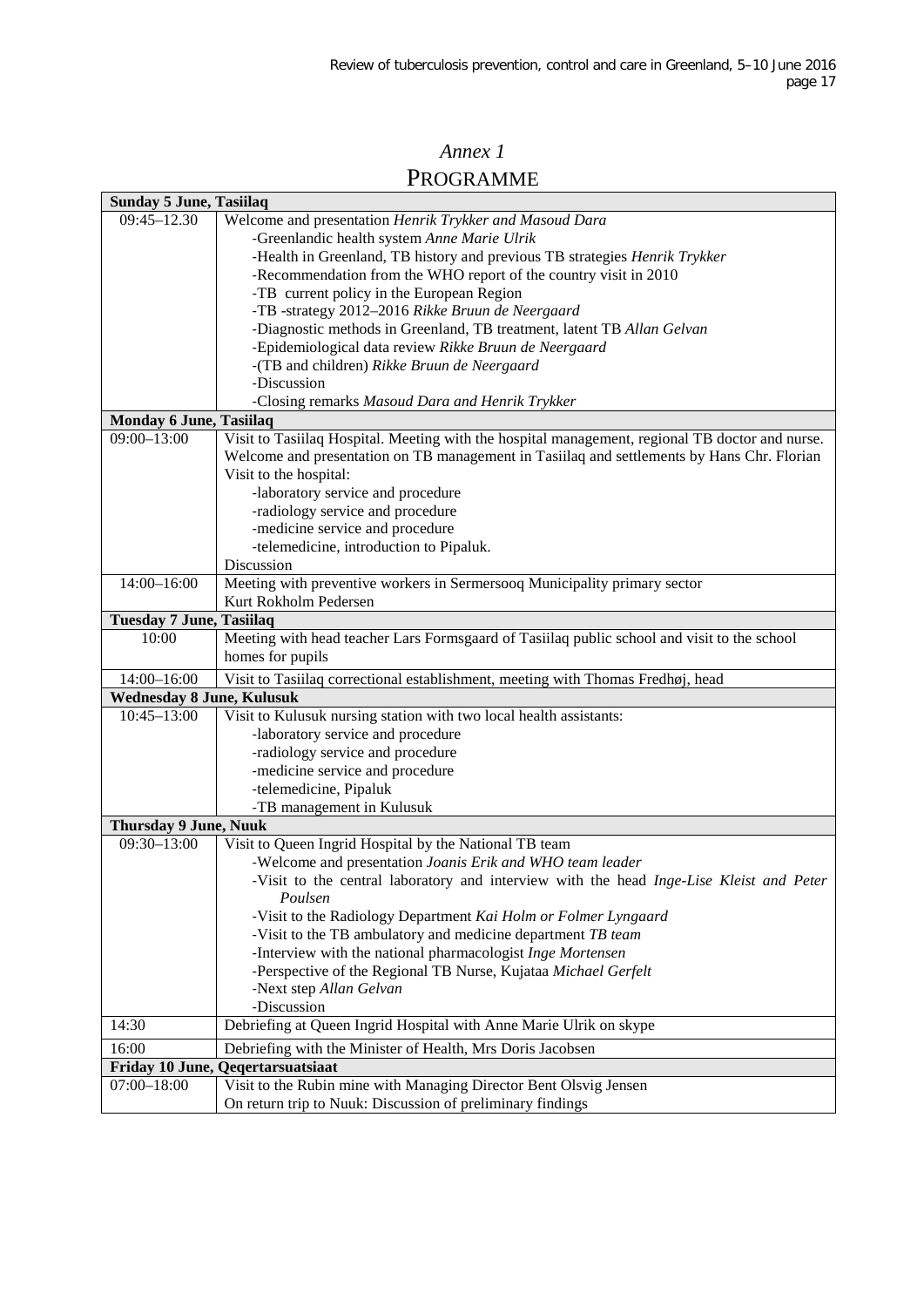#### *Annex 2*

#### KEY PERSONS MET/ORGANIZATIONS VISITED

<span id="page-28-0"></span>Ministry of Health

- Mrs Doris Jacobsen, Minister of Health
- Mrs Lone Nukaaraq Møller, Head, Health Department
- Ms Julie Flyger Kristensen, Health Consultant

Greenlandic Agency of Health and Prevention

- Mr Joanis Erik, Director, National Management of Health
- Dr Anne Marie Ulrik, Executive Medical Officer

Queen Ingrid's Central Hospital, Nuuk

- Dr Folmer Lyngaard, Managing Chief Physician, Department of Medicine
- Dr Allan Gelvan, National TB Doctor, Chief Physician, Department of Medicine
- Mrs Anne-Birgitte Jensen, Head Nurse, Department of Medicine
- Mrs Anna K. Neve, National TB Nurse, Department of Medicine
- Mrs Inge-Lise Kleist, Chief Medical Technologist, Central Laboratory
- Mr Peter Poulsen, Molecular Diagnostics Technologist, Central Laboratory
- Mrs Inge Mortensen, Chief Pharmaceutical Officer, Agency for Health and Prevention

The National Board of Health

- Dr Henrik Trykker, Chief Medical Officer
- Mrs Rikke Bruun de Neergaard, Nurse, TB Consultant

Tasiilaq municipality

- Dr Hans Christian Florian, Regional TB Doctor
- Mrs Birthe Mikaelsen, nurse
- Mr Kurt Rokholm Pedersen, primary sector
- Ms Margit Weismann, health consultant, former TB nurse in East Greenland
- Mr Lars Formsgaard, Head teacher, public school
- Mr Thomas Fredhøj, Leader, local correctional establishment

#### Kulusuk and Pipaluk

- Mrs Tobiasine Boassens, Health assistant, nursing station, Kulusuk
- Mrs Else Nuko, Health assistant, nursing station, Kulusuk

#### Qaqortoq

- Mr Michael Gerfelt, Regional TB nurse, Kujataa, Qaqortoq Hospital

#### Qeqertarsuatsiaat Rubin Mine

- Bent Olsvig Jensenm, Managing Director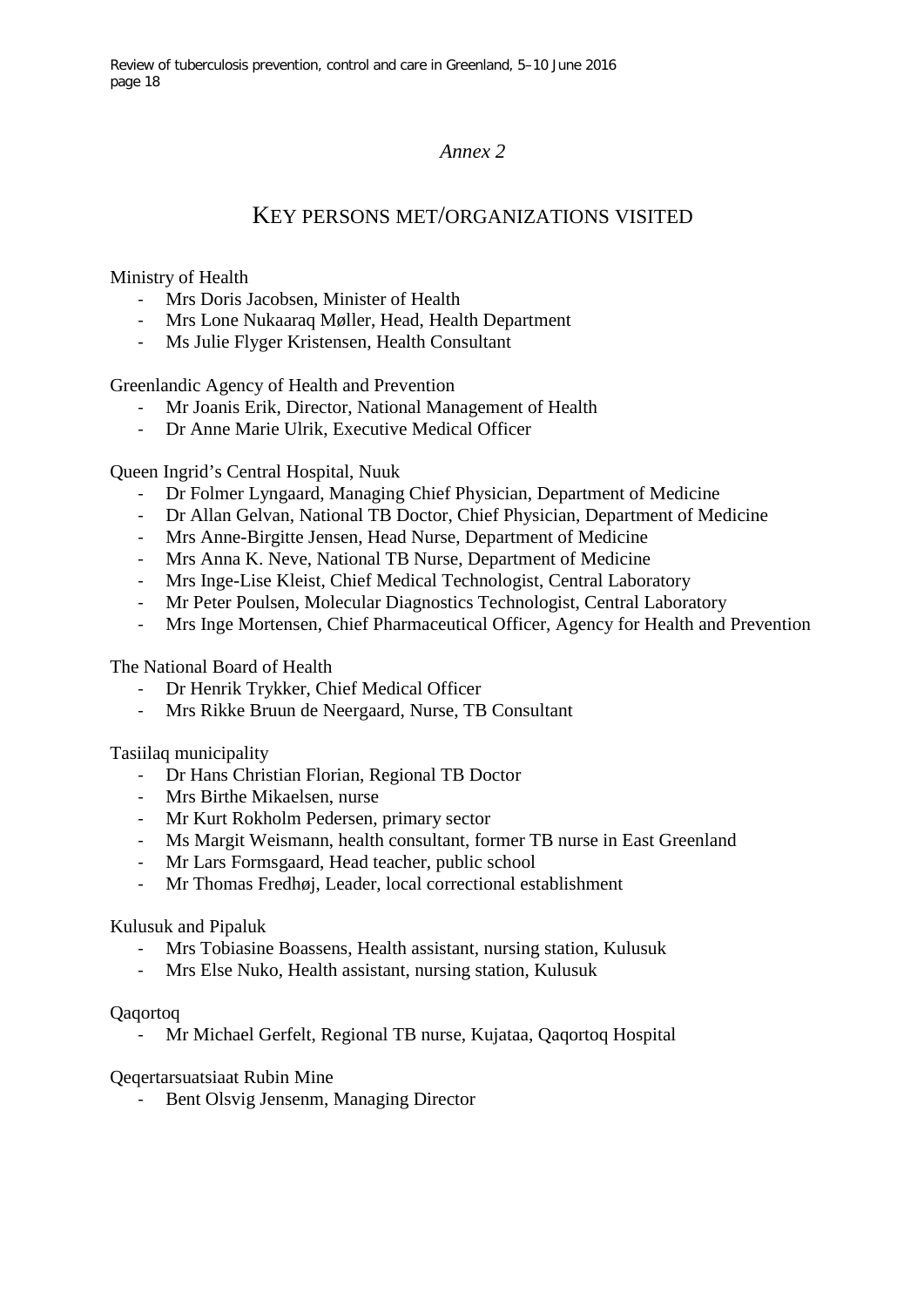#### *Annex 3*

## <span id="page-29-0"></span>ONE NURSE'S QUEST TO TRACK DOWN TB ON THE EASTERN EDGE OF **GREENLAND**

Web: [http://www.euro.who.int/en/health-topics/communicable](http://www.euro.who.int/en/health-topics/communicable-diseases/tuberculosis/news/news/2016/06/one-nurses-quest-to-track-down-tb-on-the-eastern-edge-of-greenland)[diseases/tuberculosis/news/news/2016/06/one-nurses-quest-to-track-down-tb-on-the-eastern](http://www.euro.who.int/en/health-topics/communicable-diseases/tuberculosis/news/news/2016/06/one-nurses-quest-to-track-down-tb-on-the-eastern-edge-of-greenland)[edge-of-greenland,](http://www.euro.who.int/en/health-topics/communicable-diseases/tuberculosis/news/news/2016/06/one-nurses-quest-to-track-down-tb-on-the-eastern-edge-of-greenland) published on 10 June 2016.

Interviewer: Dr Masoud DARA<sup>1</sup> Image: Dr Andrei DADU<sup>i</sup><br>Editor: Faith Estrild Ivy K Faith Estrild Ivy Kilford VORTING<sup>i</sup> <sup>i</sup> The WHO Regional Office for Europe

The town of Tasiilaq, Greenland, sits on the shore of a natural harbour in a dramatic fjord. It is the most populous community on Greenland's east coast, with slightly more than 2000 inhabitants. It is also home to a concerning number of TB cases, with a TB rate of 900 cases per 100 000 population. In comparison, the average rate among the 53 countries of the WHO European Region was 37 per 100 000 in 2014.



Margit Weismann came to Tasiilaq in 2005, after completing her nursing studies in Denmark. In 2007, she moved to the even more remote community of Kuummiut, where she served as the sole nurse practitioner for about 400 people. There was no doctor in the settlement to support her work.

Then, in 2009, the tiny community experienced a TB epidemic. The high number of TB cases made some people afraid to come to Kuummiut, further isolating Weismann and

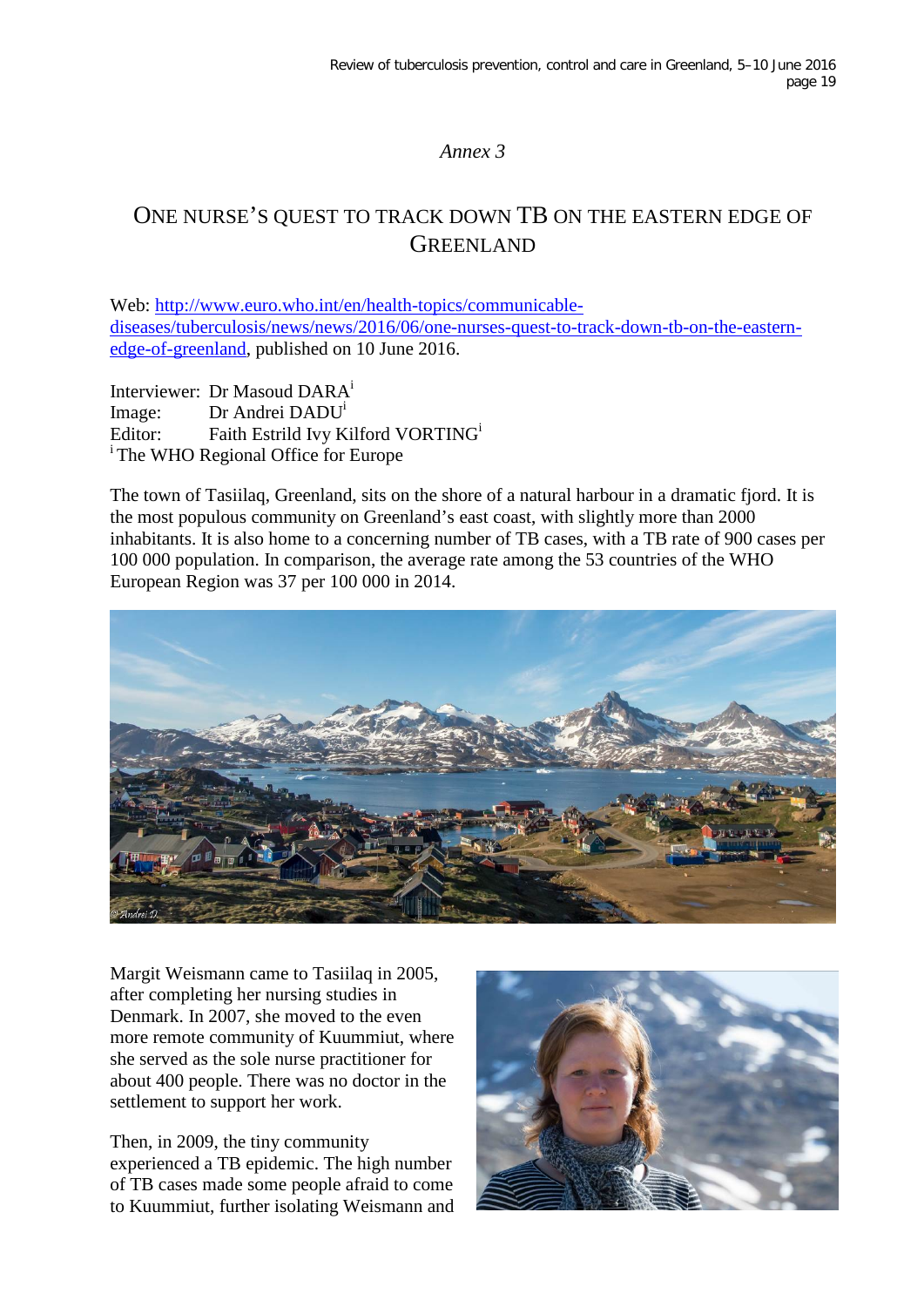her fellow residents. Though she had little first-hand knowledge about TB, Margit became the health worker primarily responsible for dealing with the epidemic. This experience made her interested to learn more. When she left Kuummiut after three years, she came back to Tasiilaq to work specifically as a TB nurse.

Margit's daily tasks in this role included checkups with her TB patients and examinations of their family and friends, to see whether they had also been infected with the disease.

"It was very interesting work, but it was also difficult," she said. "It was difficult to reach all the people because some of them didn't want to get treatment. You really had to go out and grab patients."

As the first TB nurse ever in Tasiilaq, Margit pioneered new techniques for dealing with the disease. She created a map where she could track all of the TB cases in the area. This type of tracking helped her dispel certain false assumptions about TB, for example that most cases occurred among people living in old houses. In fact, she concluded that more cases occurred among people living in newer houses. These houses were more expensive and, therefore, tended to have more people living in them and sharing the cost. This meant the disease had more opportunities to spread and infect new people.

"The most important thing in my job was to find the TB," said Weismann. "You had to be 100% focused on TB, and nothing else. Then you find a lot of TB."

Though Margit no longer works exclusively as a TB nurse, she continues to view the disease as an important priority and one that deserves a prominent place on the country's political agenda. But she believes that, in order to effectively fight TB in Tasiilaq and across Greenland, you can't just go looking for the disease. It is vital to have a broader perspective. "To prevent TB, you need better houses, cheaper healthy foods, better family conditions, better schools," she said. "The social problems are much bigger than TB. But if you solve those, then you can also get rid of TB."